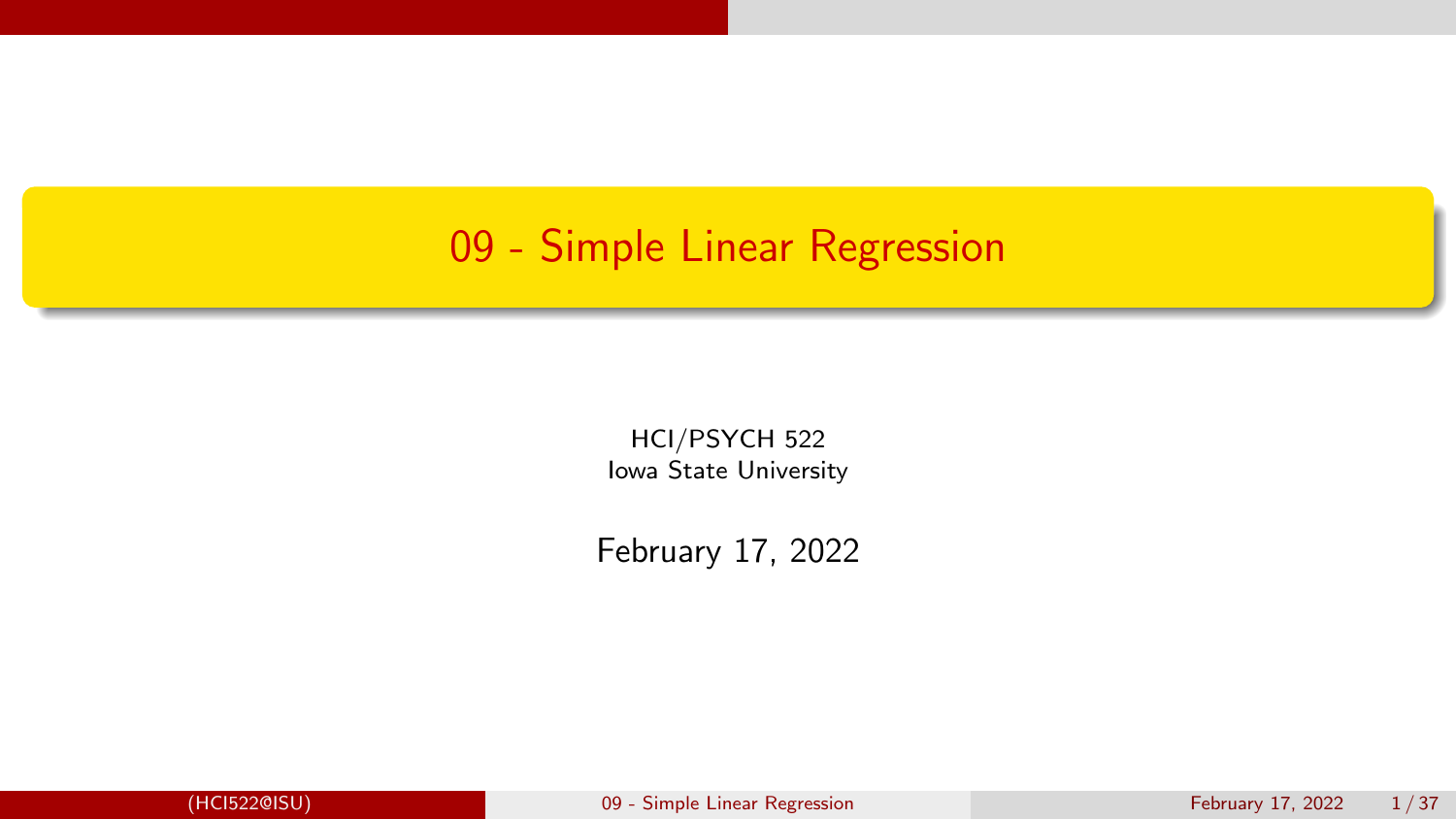## **Overview**

- Simple linear regression
	- **·** Dependent variable
	- Independent variable
	- Continuous independent variable
- **•** Assumptions
	- **•** Linearity
	- **•** Normality
	- Constant Variance
	- Independence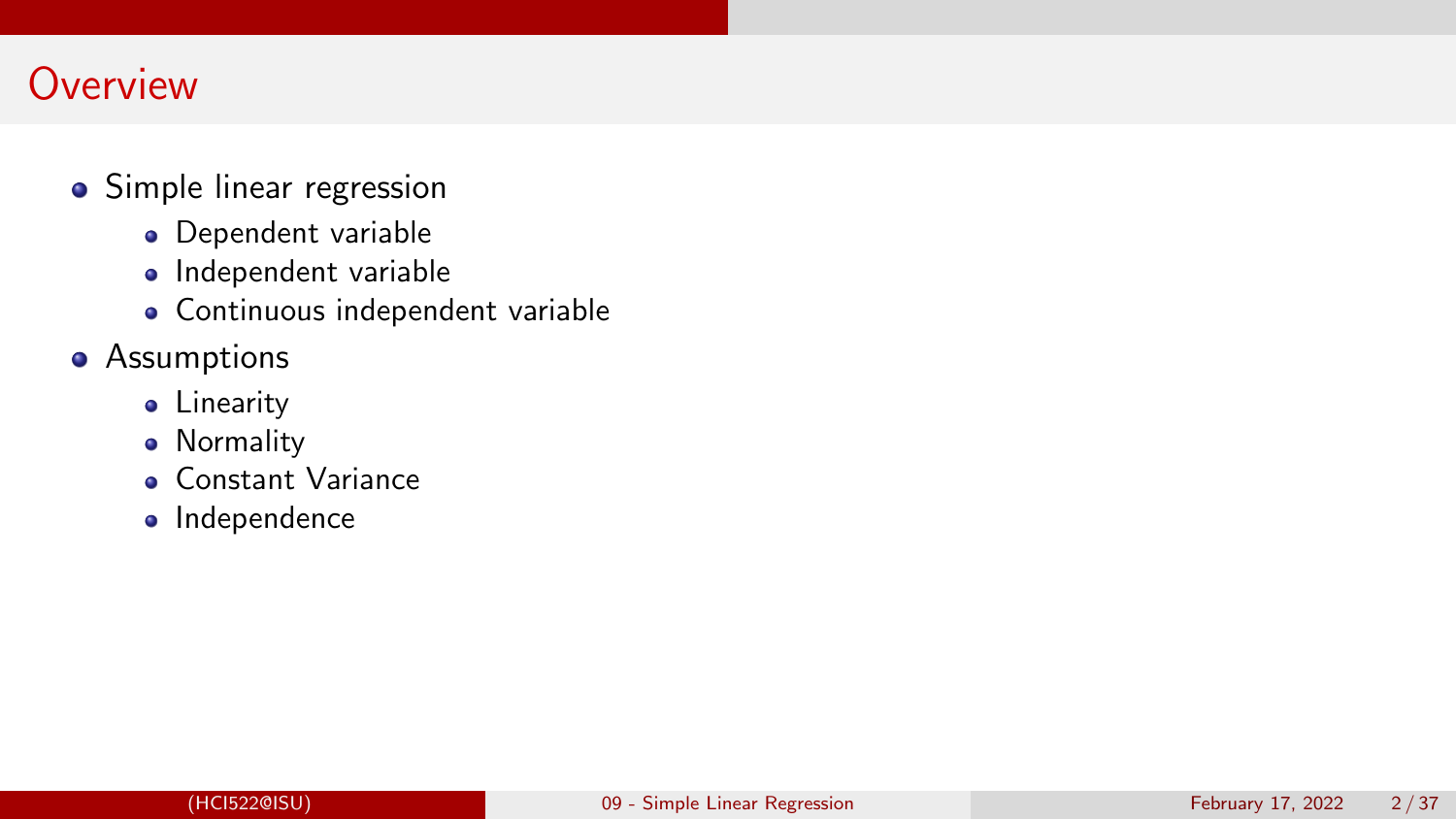## <span id="page-2-0"></span>Simple linear regression

#### League of Legends

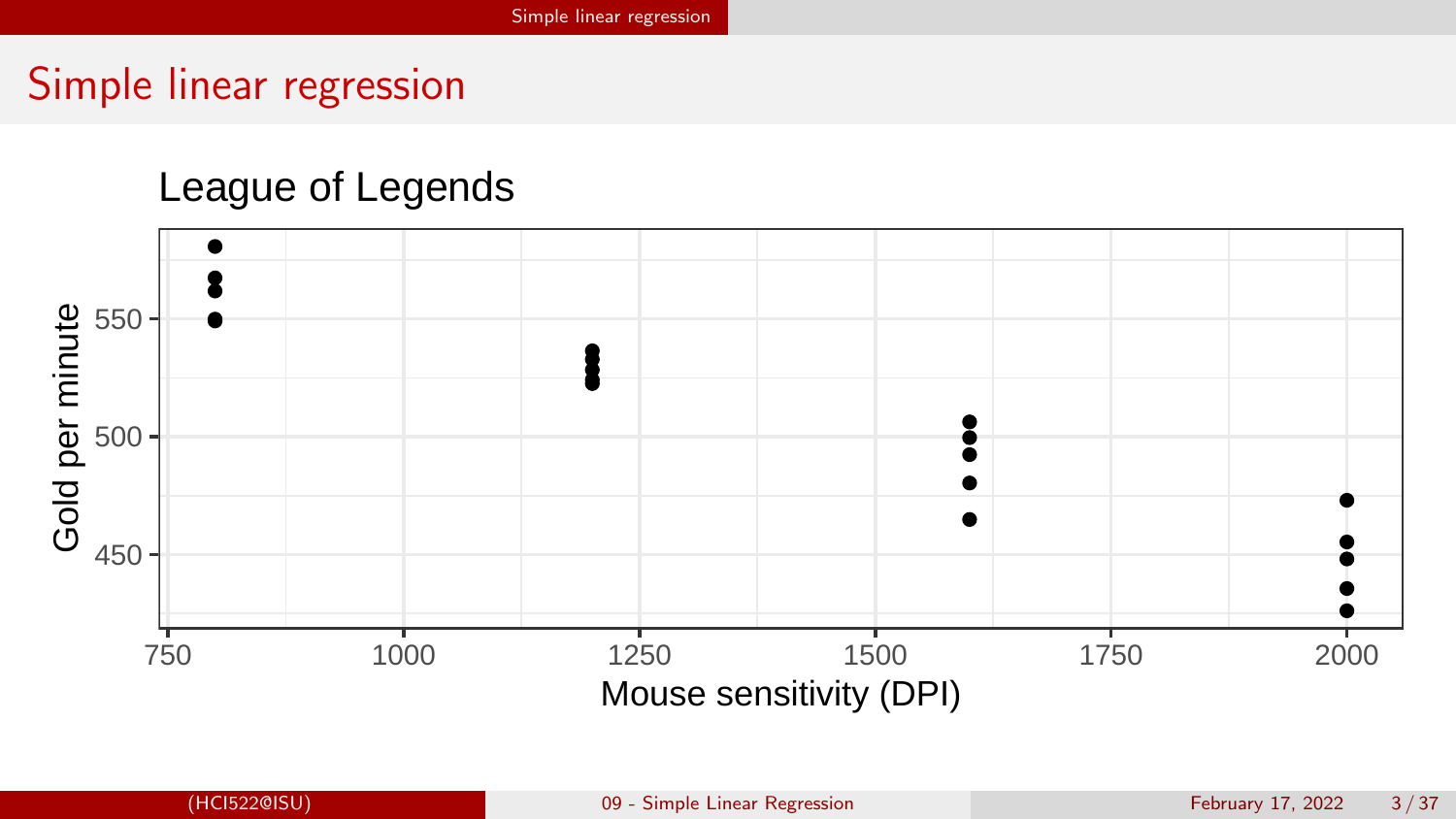## <span id="page-3-0"></span>Dependent variable

#### Definition

The distribution of the dependent variable depends on the values of the independent variables.

Dependent variable examples:

- **•** Gold per minute
- Time to register
- **•** Satisfaction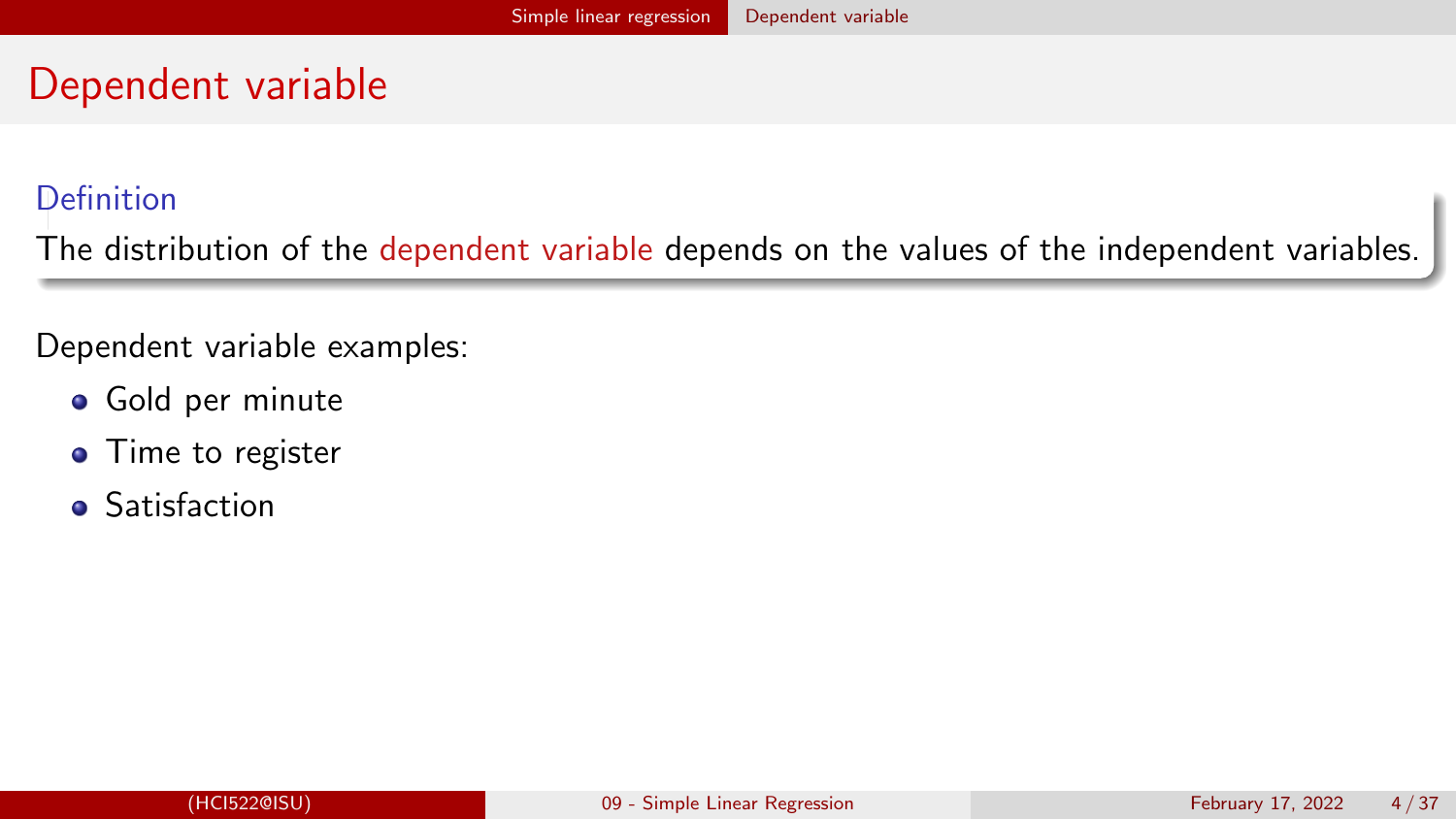## <span id="page-4-0"></span>Independent variable

#### Definition

The independent variable affects the distribution of the dependent variable.

#### Independent variable examples:

- Mouse sensitivity
- Availability of a chatbot
- App being used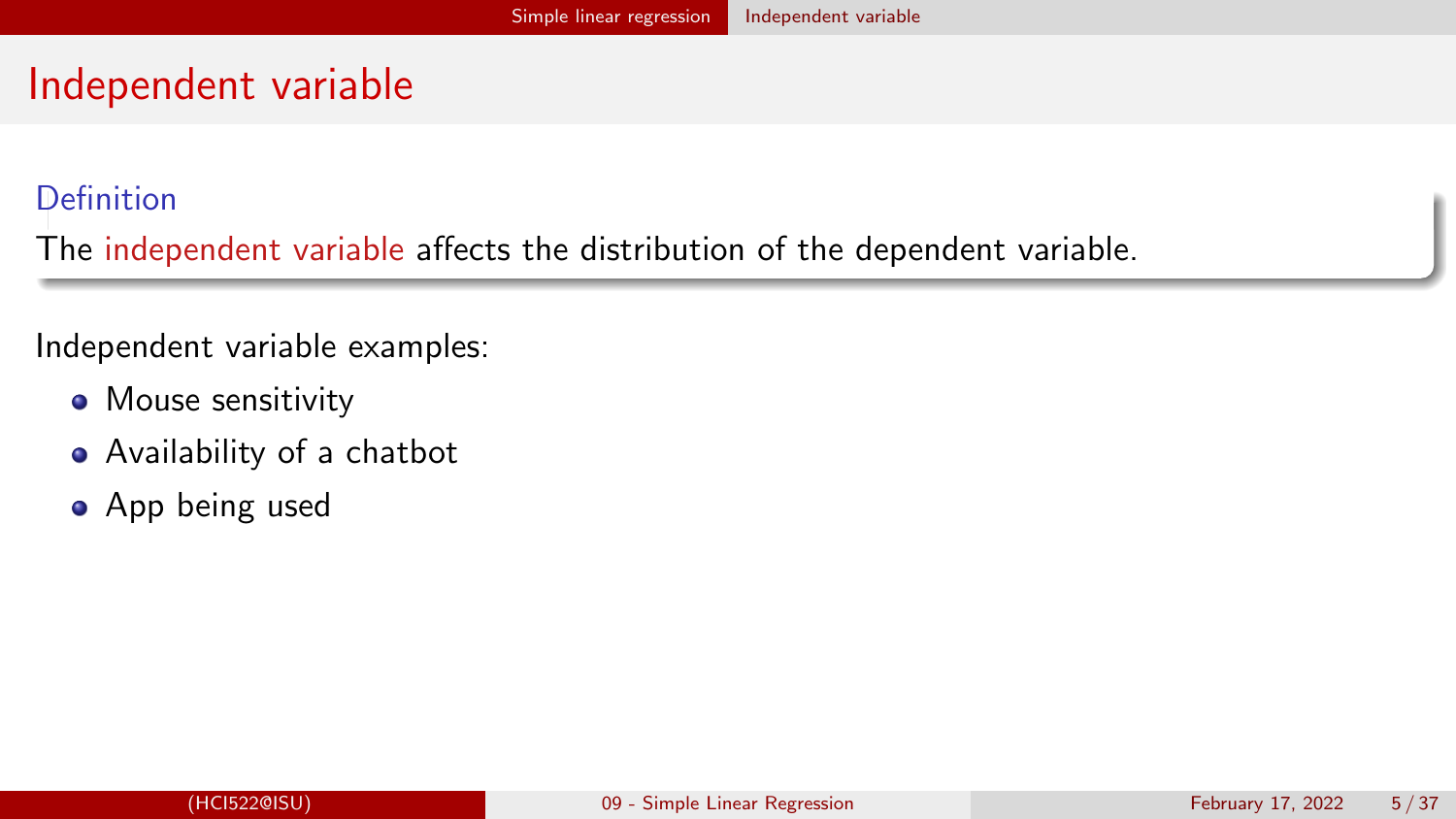## Synonyms

Terminology (all of these are [basically] equivalent):

| dependent  | independent |  |
|------------|-------------|--|
| response   | independent |  |
| outcome    | covariate   |  |
| endogenous | exogenous   |  |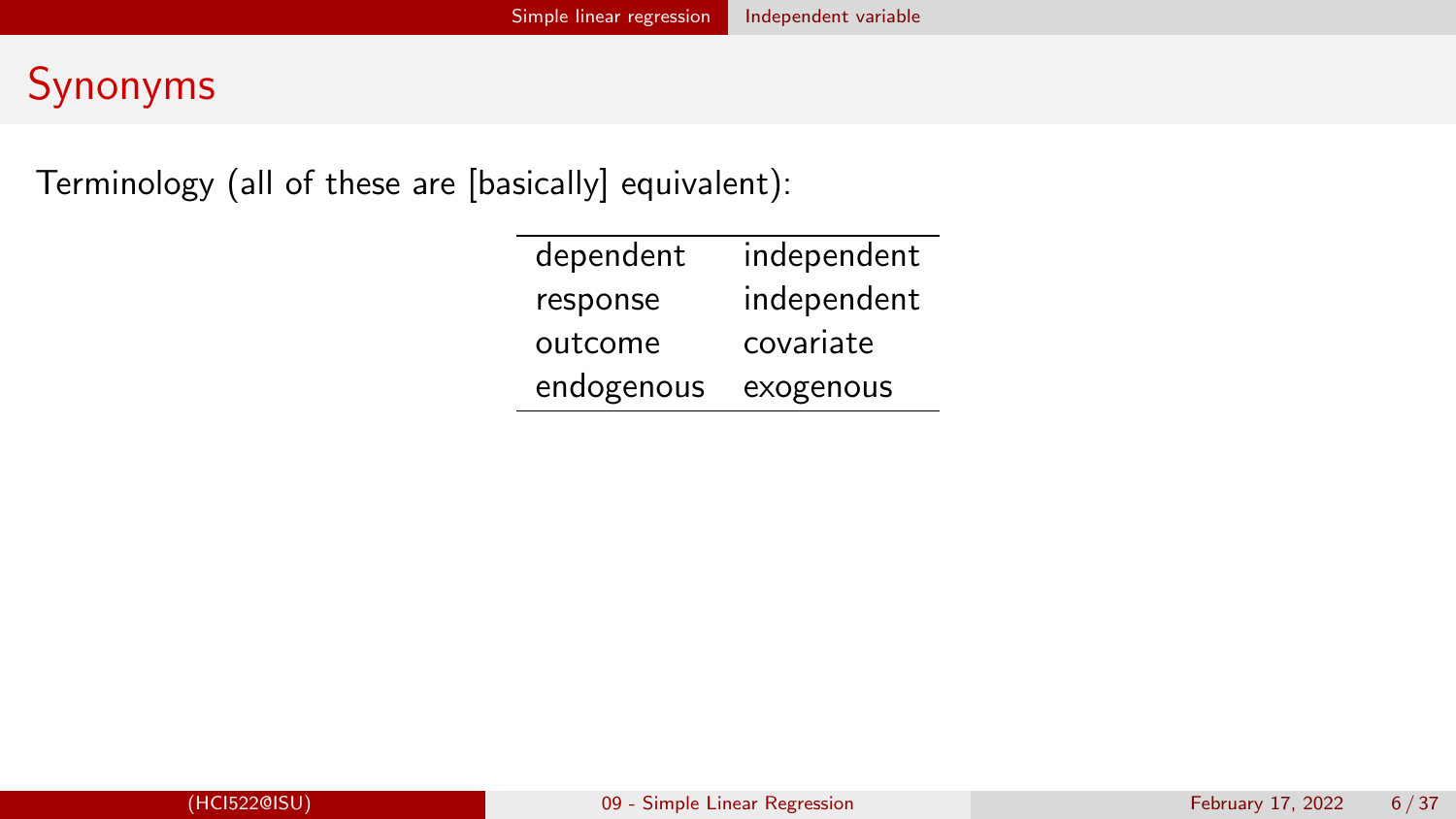#### Independent-dependent variable

<https://towardsdatascience.com/causal-inference-962ae97cefda>

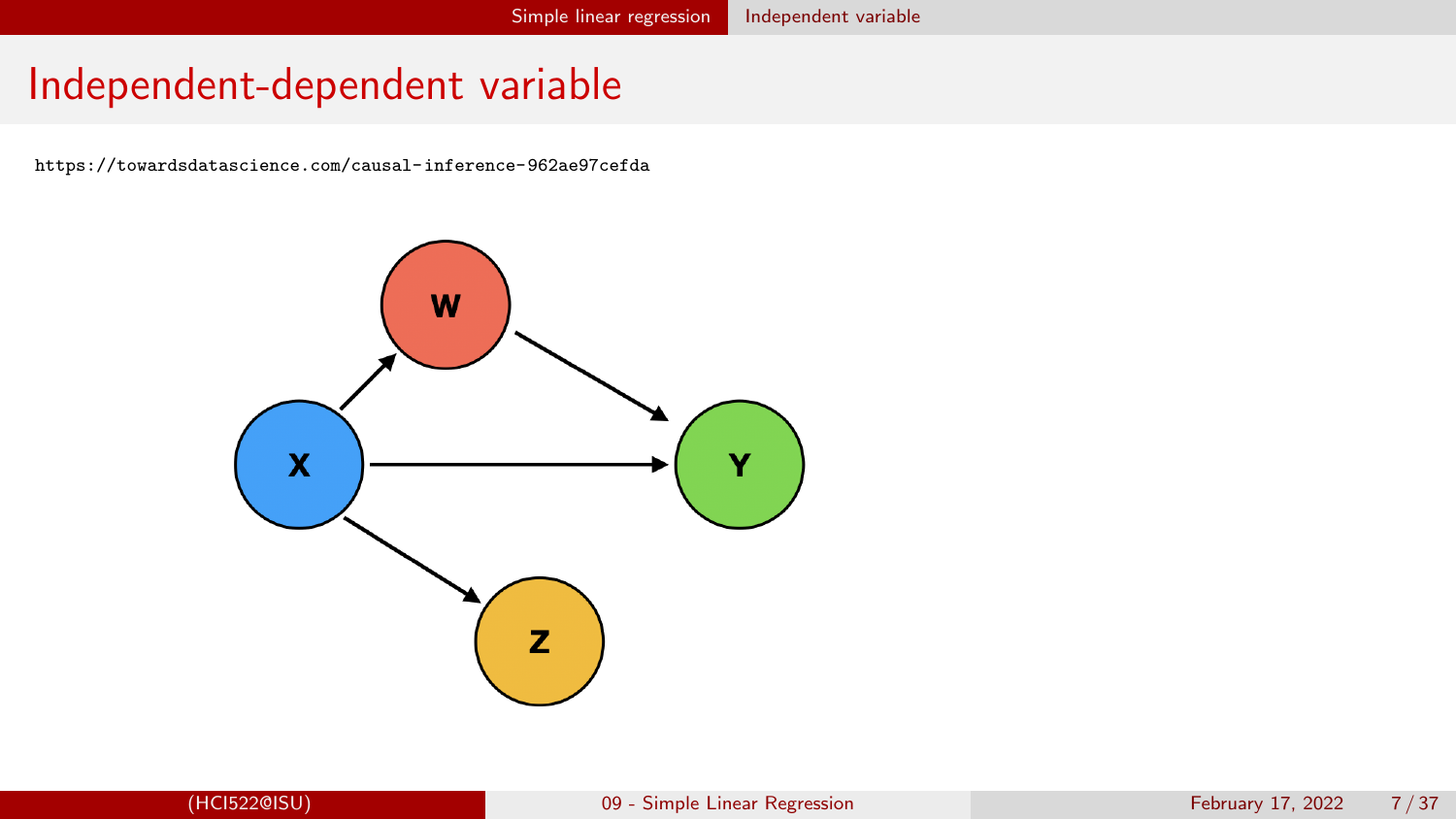## <span id="page-7-0"></span>Continuous independent variable

#### League of Legends

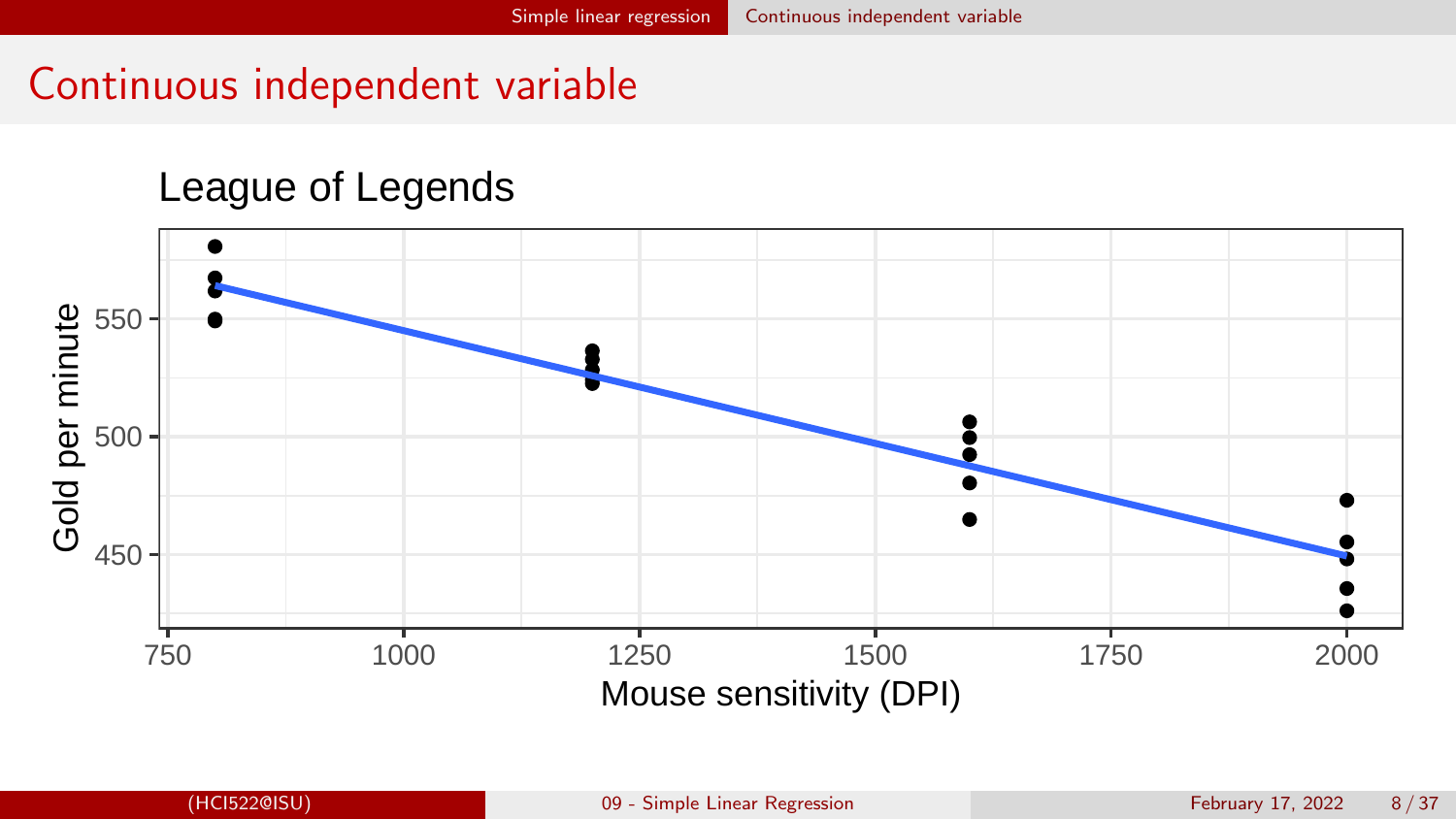## Continuous independent variable

#### League of Legends

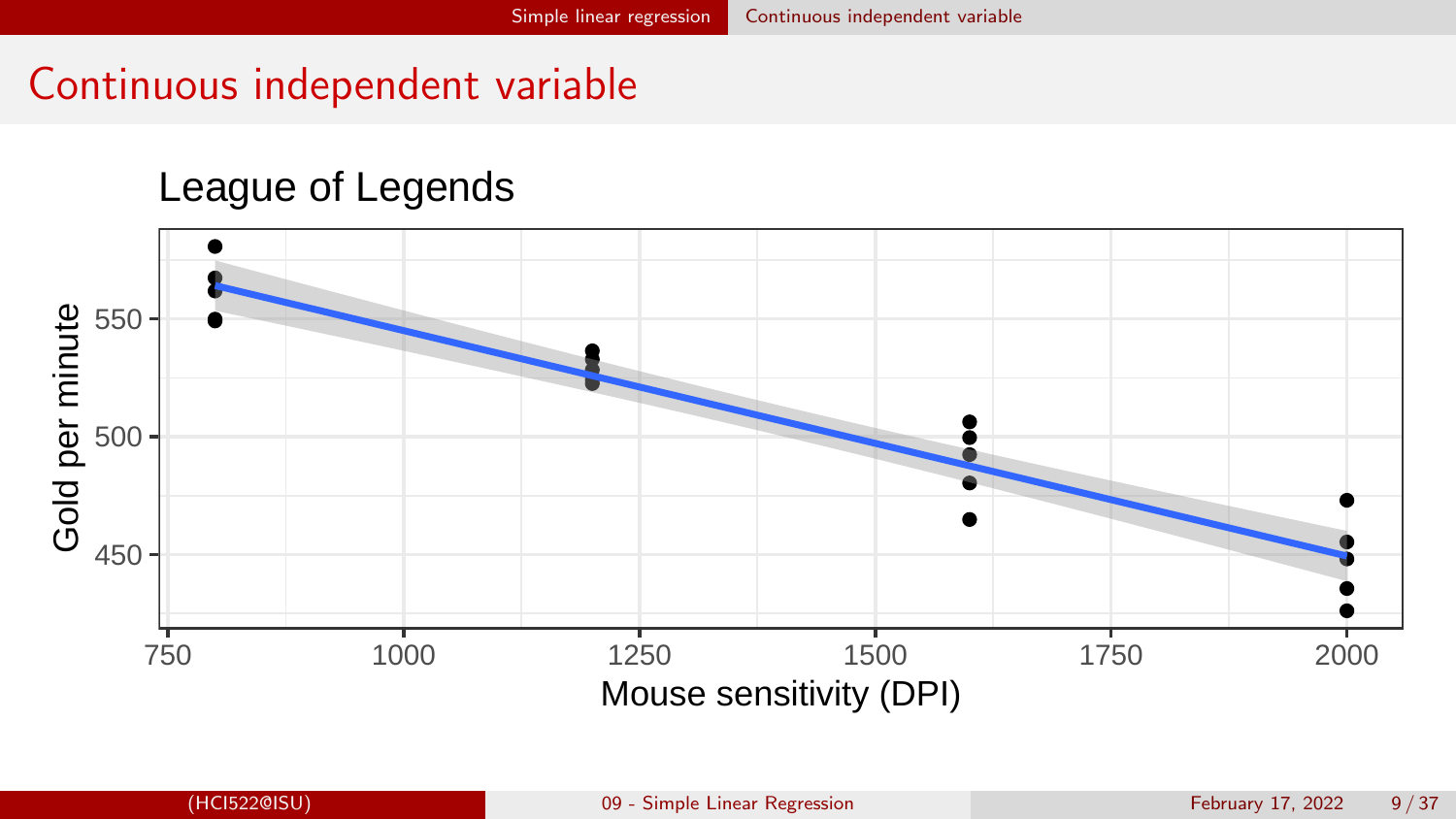## Simpe linear regression

The simple linear regression model is

$$
Y_i \stackrel{ind}{\sim} N(\beta_0 + \beta_1 X_i, \sigma^2)
$$

where  $Y_i$  and  $X_i$  are the dependent and independent variable, respectively, for individual i. Alternatively

$$
Y_i = \beta_0 + \beta_1 X_i + \epsilon_i, \qquad \epsilon_i \stackrel{ind}{\sim} N(0, \sigma^2).
$$

Importantly

$$
E[Y_i|X_i] = \beta_0 + \beta_1 X_i
$$

and

$$
Var[Y_i|X_i] = \sigma^2.
$$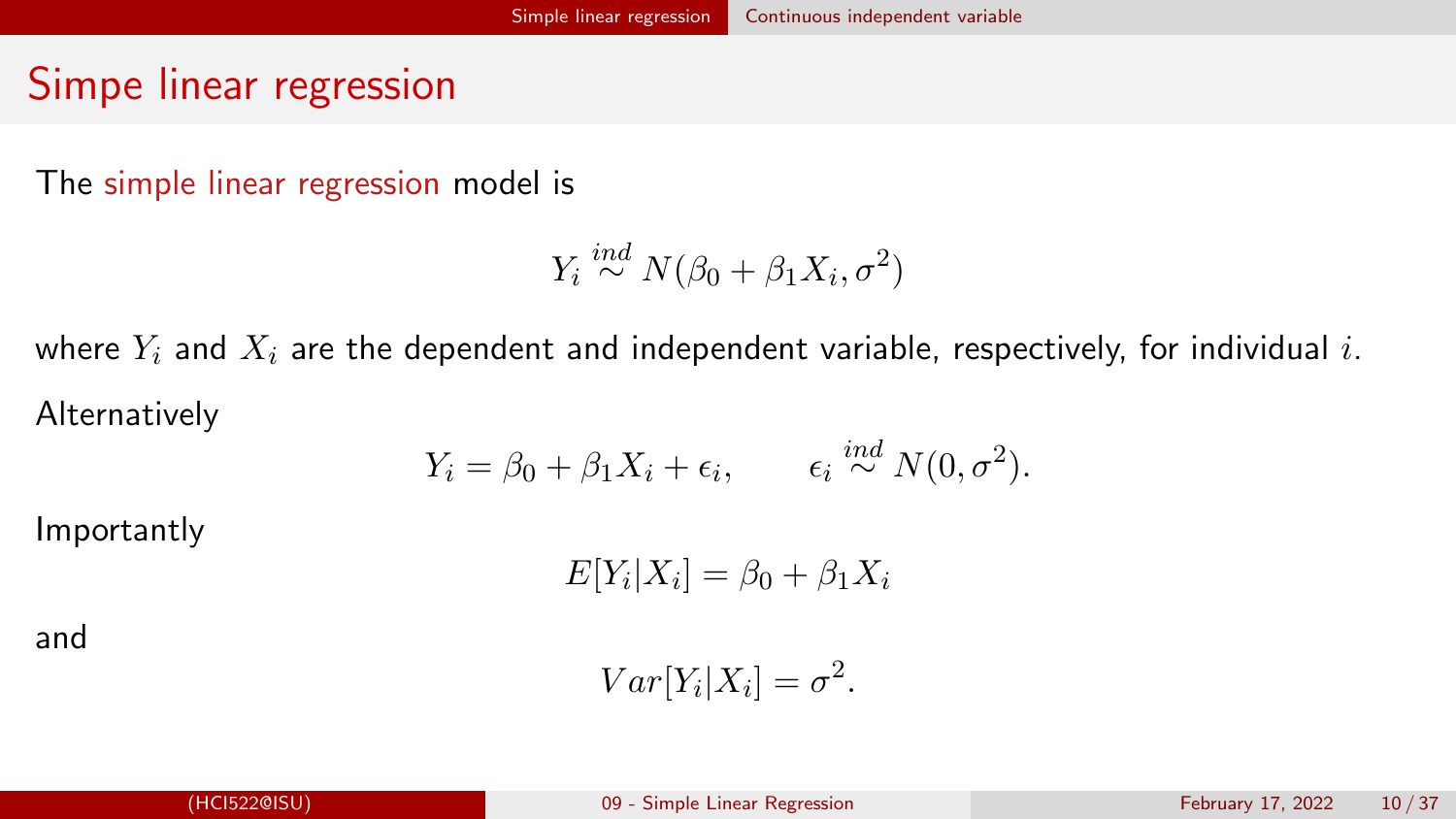## Visualize variability

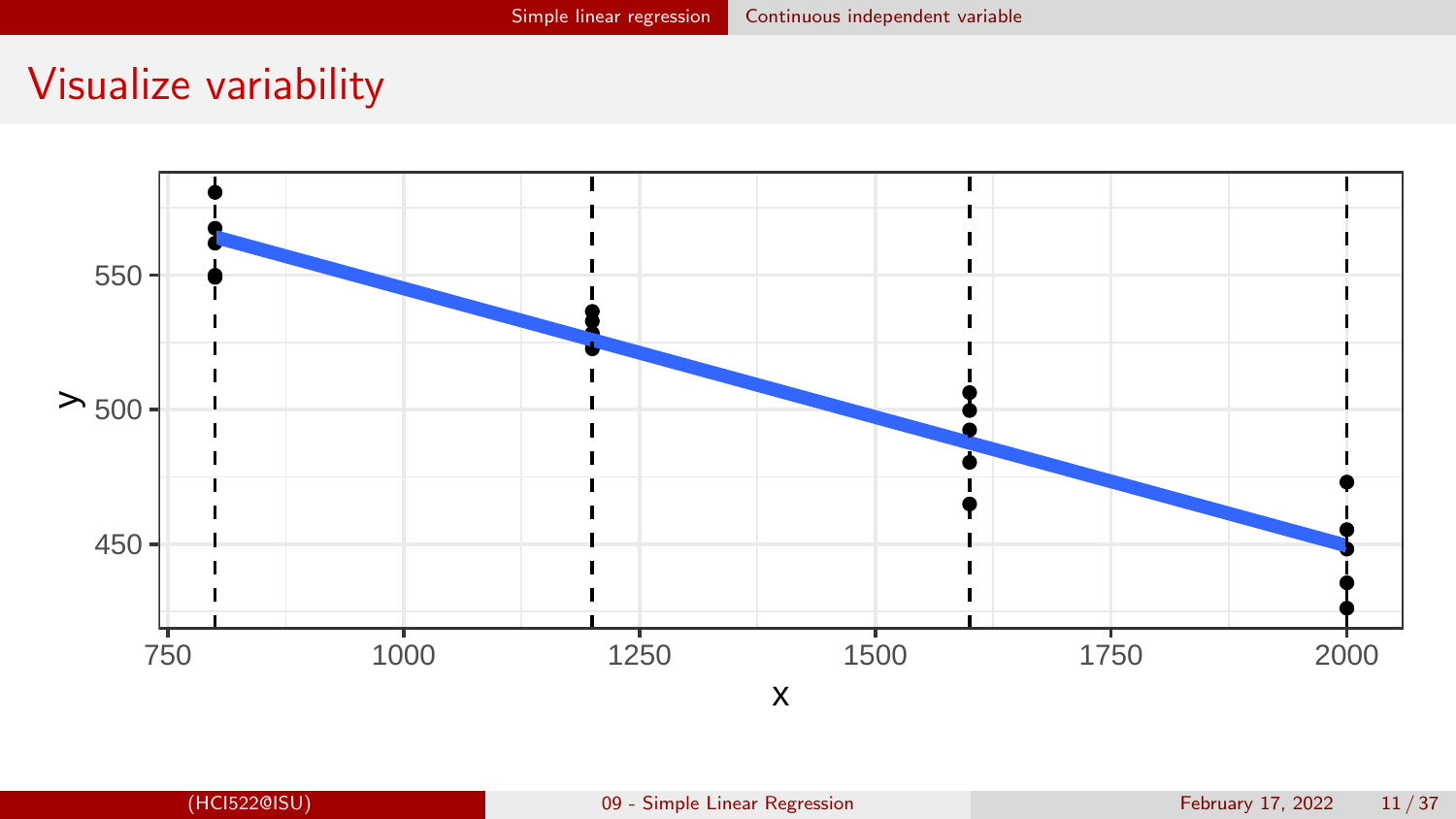#### Estimate model parameters

```
m \leftarrow \text{lm(gpm} sensitivity, data = mouse)
m
##
## Call:
## lm(formula = gpm " sensitivity, data = mouse)
##
## Coefficients:
## (Intercept) sensitivity
## 640.63505 -0.09561
```

$$
\hat{\beta}_0 = 641, \qquad \hat{\beta}_1 = -0.096
$$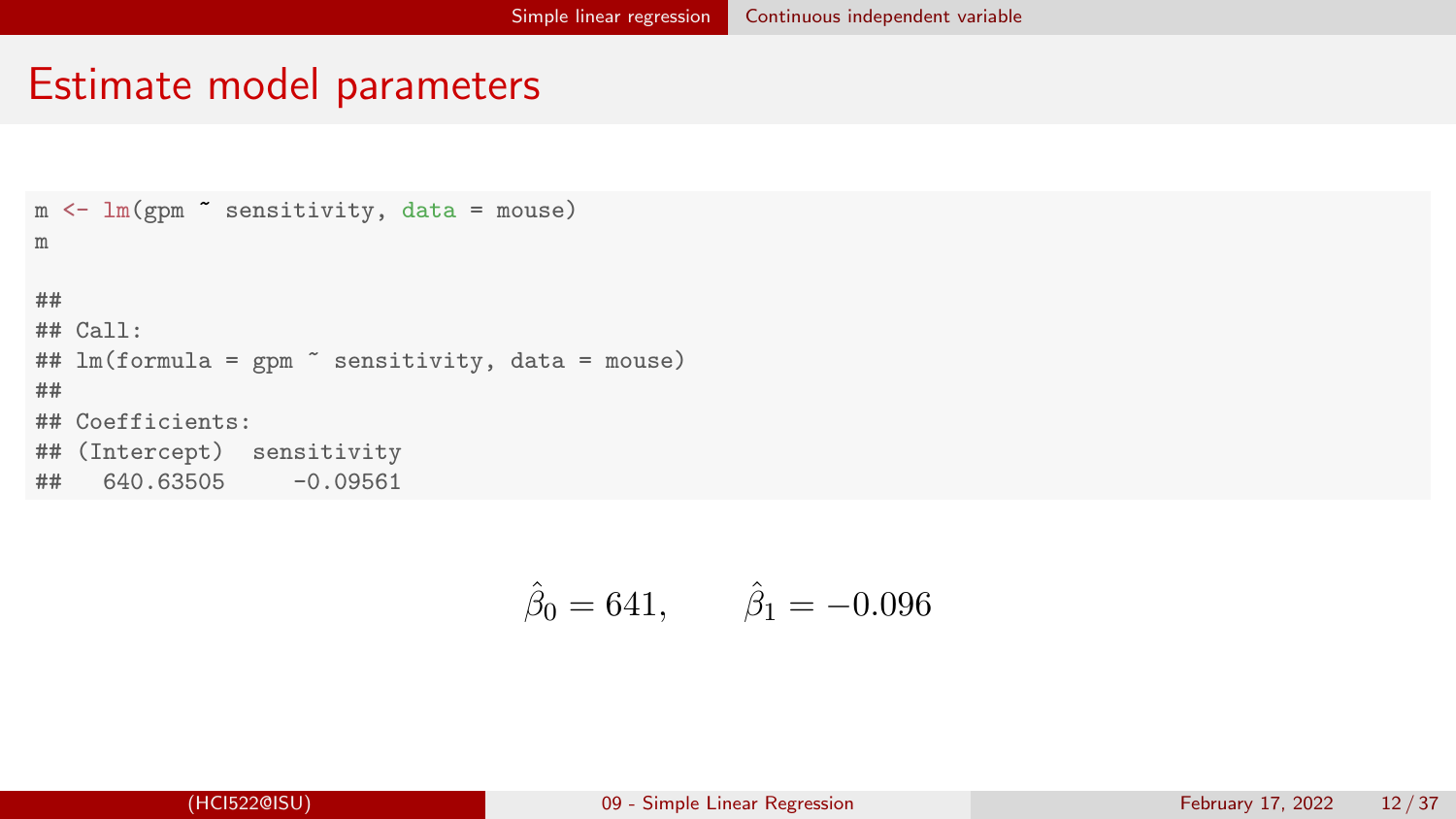## Fit a line

#### League of Legends

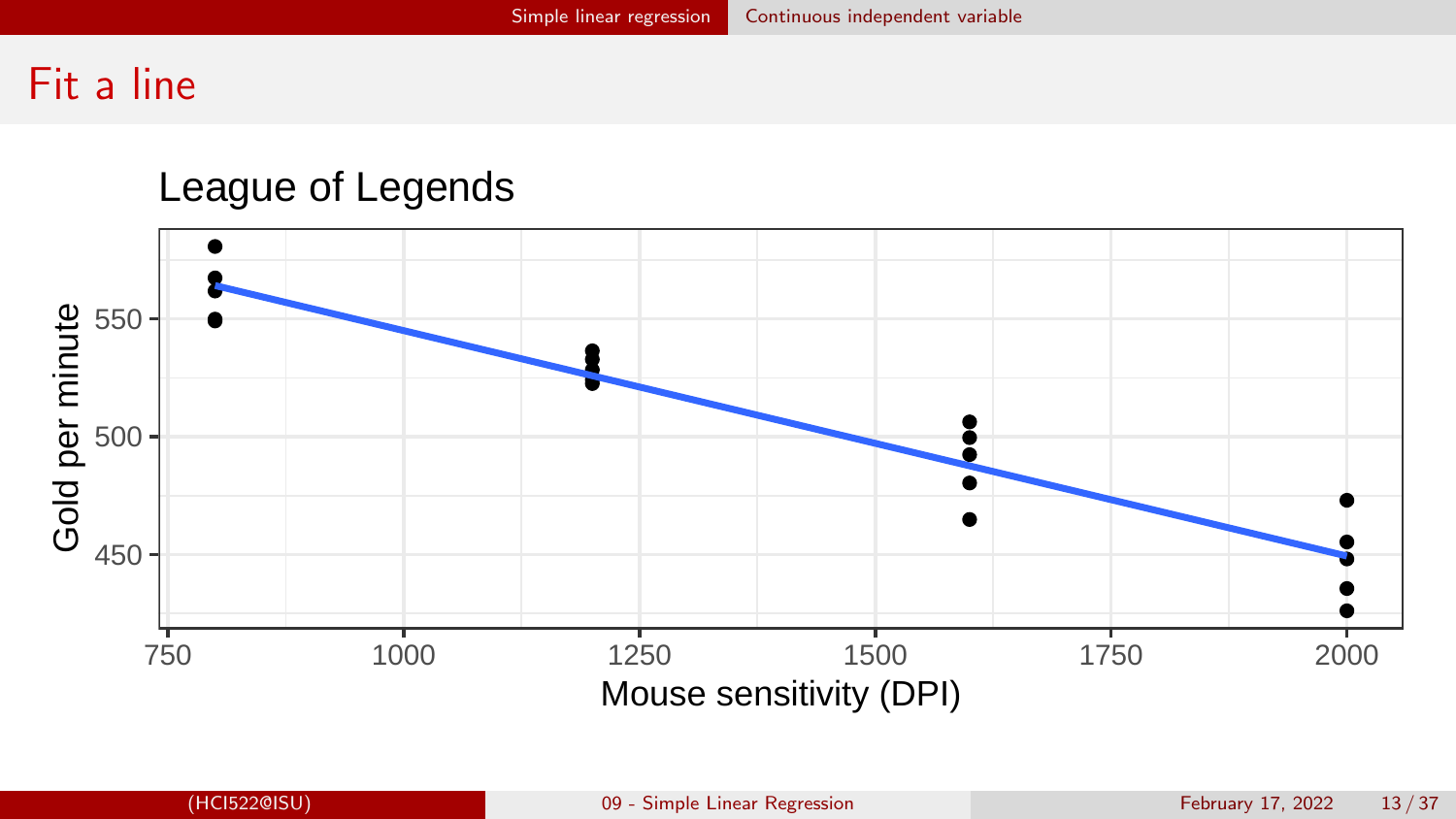#### Credible intervals

#### confint(m)

| ## | $2.5 \%$ | $97.5 \%$                               |
|----|----------|-----------------------------------------|
|    |          | ## (Intercept) 619.7064093 661.56368201 |
|    |          | ## sensitivity -0.1098489 -0.08136859   |

A 95% CI for  $\beta_0$  is (620, 662). A 95% CI for  $\beta_1$  is (-0.11, -0.081).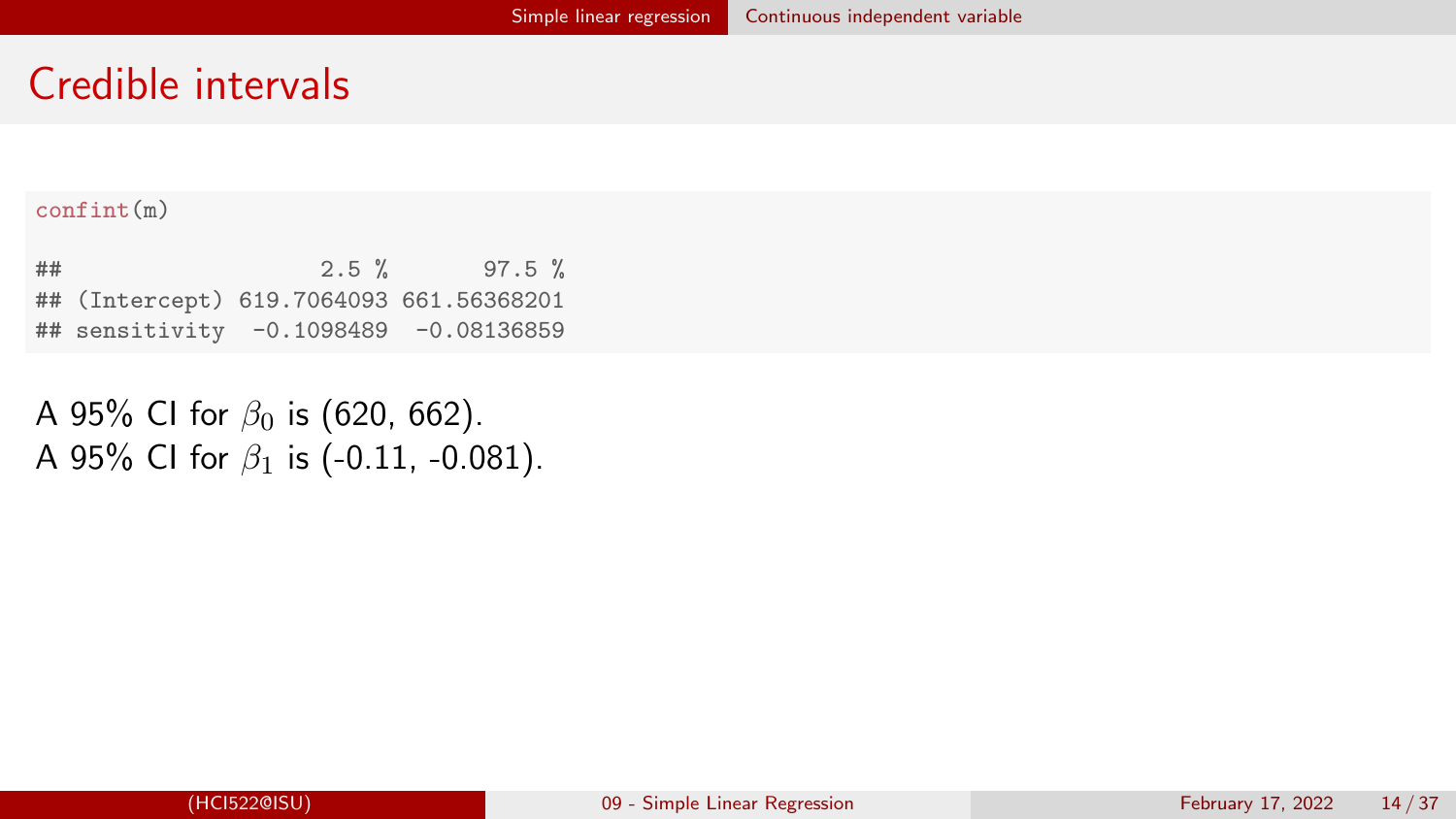## Uncertainty in the line

#### League of Legends

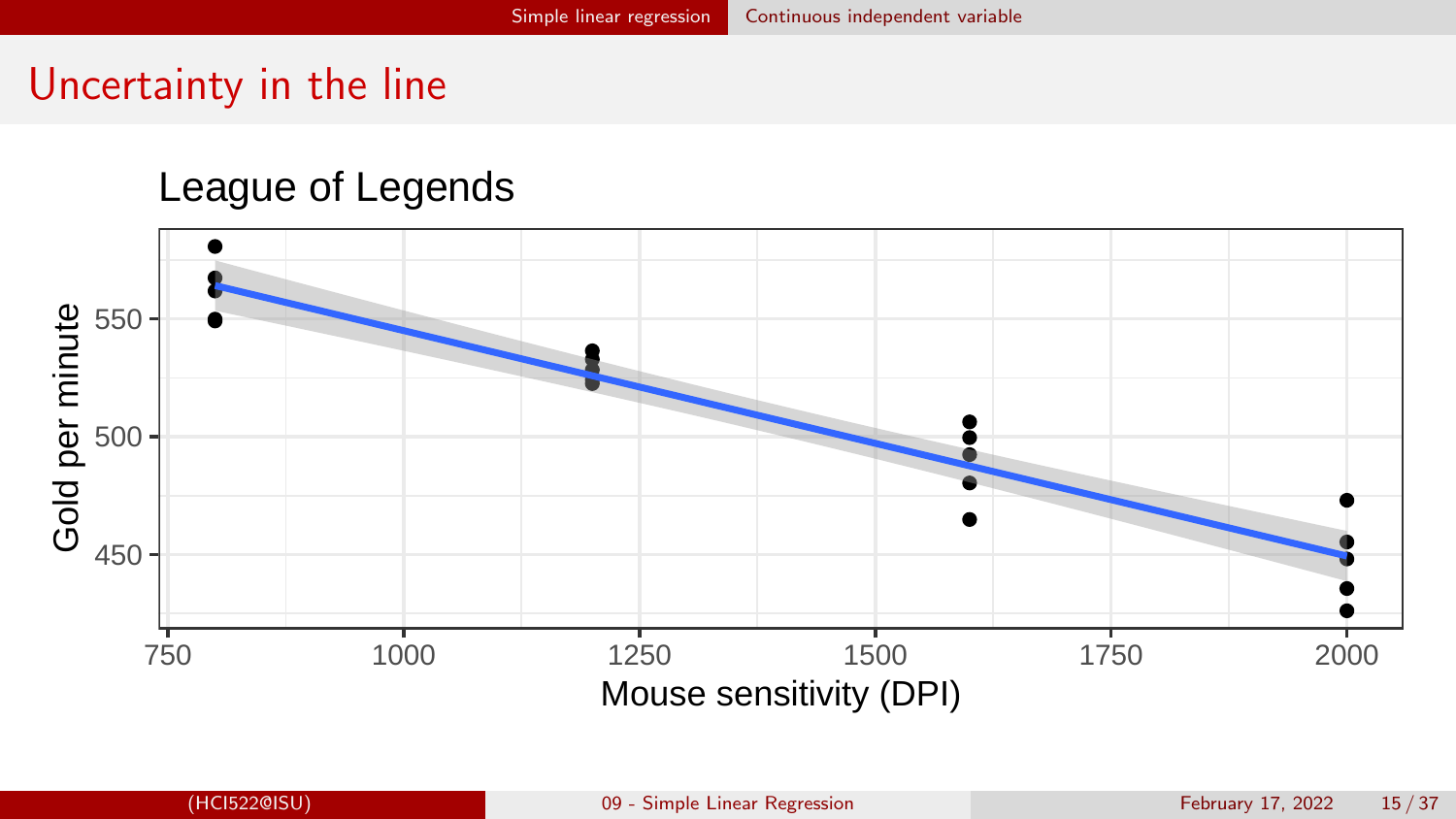#### Interpretation

$$
E[Y_i|X_i] = \beta_0 + \beta_1 X_i
$$

When  $X_i=0$  (when mouse sensitivity is 0),  $E[Y_i]$  (expected gold per minute) is 641 with a 95% CI of (620, 662).

For every 1 increase in  $X_i$  (mouse sensitivity increases by 1), the expected increase in  $Y_i$  (gold per minute) is -0.096 with a 95% CI of (-0.11, -0.081).

For every 400 increase in  $X_i$  (mouse sensitivity increases by 1), the expected increase in  $Y_i$ (gold per minute) is -40 with a  $95\%$  CI of  $(-44, -32)$ .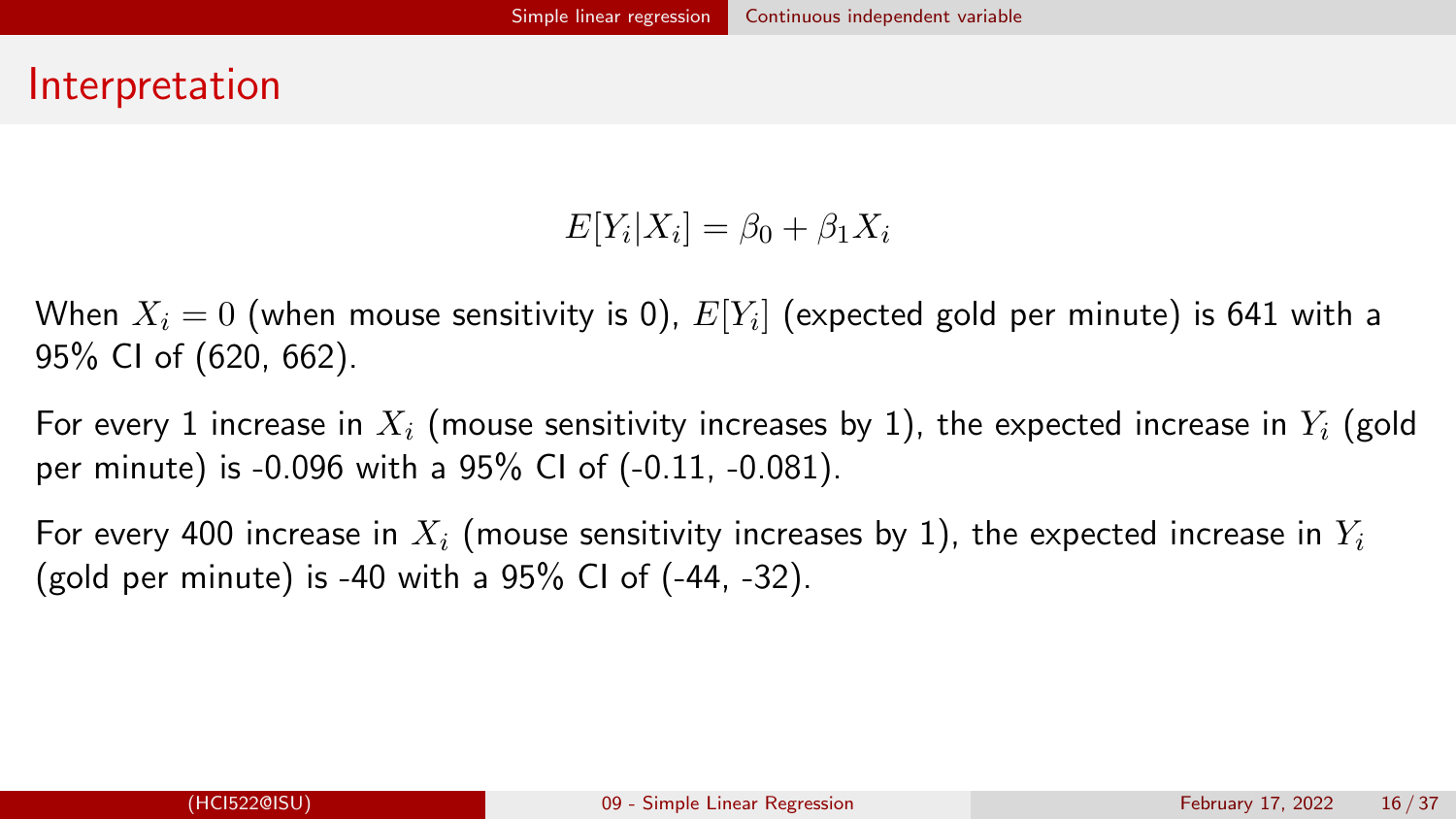#### Regression summary

```
summary(m)
##
## Call:
## lm(formula = gpm \tilde{ } sensitivity, data = mouse)
##
## Residuals:
## Min 1Q Median 3Q Max
## -23.2125 -8.8834 0.6222 7.8498 23.6453
##
## Coefficients:
## Estimate Std. Error t value Pr(>|t|)
## (Intercept) 640.635046 9.961643 64.31 < 2e-16 ***
## sensitivity -0.095609 0.006778 -14.11 3.59e-11 ***
## ---
## Signif. codes: 0 '***' 0.001 '**' 0.01 '*' 0.05 '.' 0.1 ' ' 1
##
## Residual standard error: 13.56 on 18 degrees of freedom
## Multiple R-squared: 0.917,Adjusted R-squared: 0.9124
## F-statistic: 199 on 1 and 18 DF, p-value: 3.589e-11
```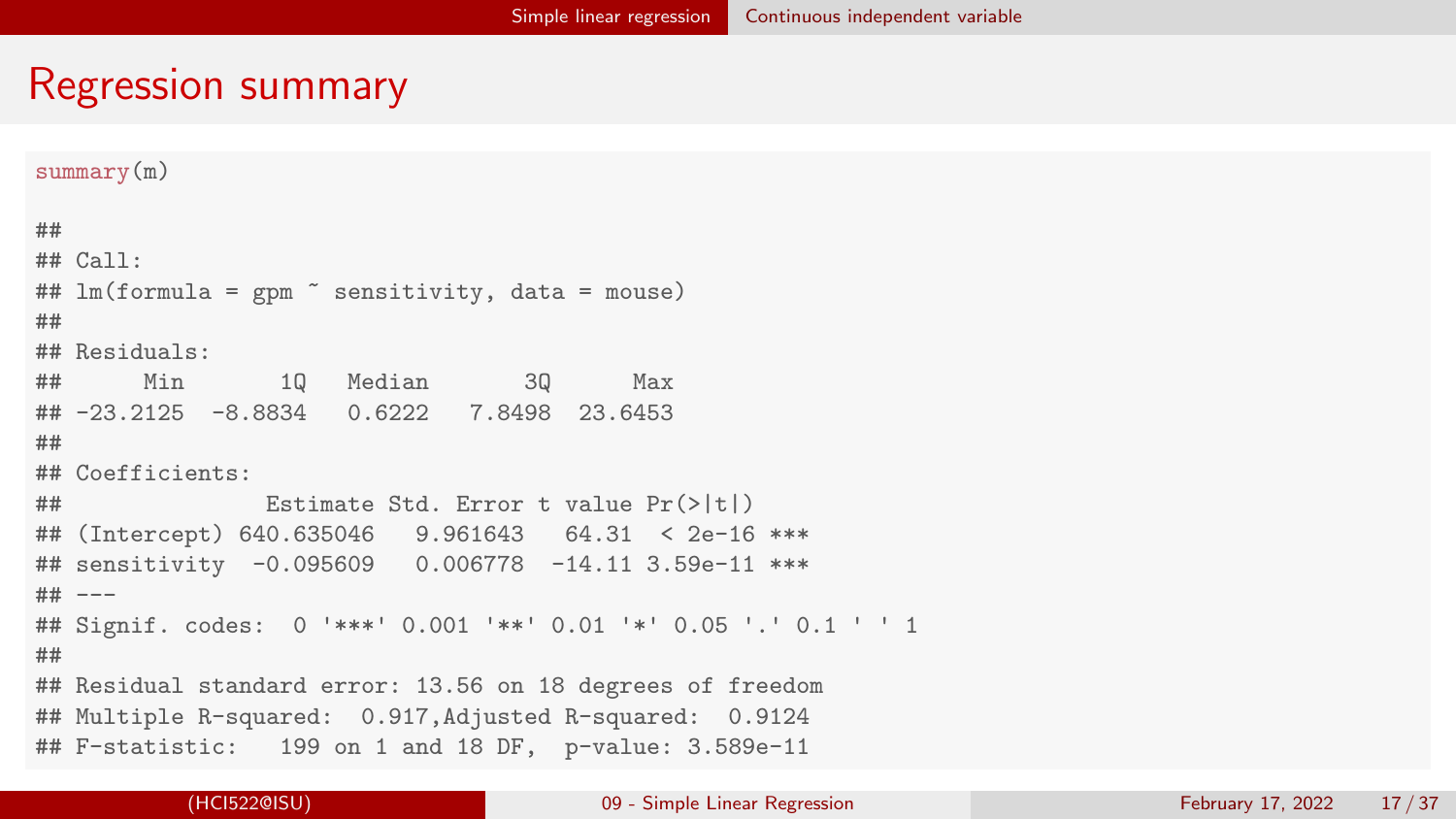## <span id="page-17-0"></span>Simple linear regression model assumptions

$$
Y_i = \beta_0 + \beta_1 X_i + \epsilon_i, \qquad \epsilon_i \stackrel{ind}{\sim} N(0, \sigma^2).
$$

#### Assumptions:

- **•** Linearity
- **•** Normality
- **Constant variance**
- Independence

Many plots will be based off residuals:

$$
r_i = \hat{\epsilon}_i = Y_i - \hat{Y}_i = Y_i = \hat{\beta}_0 + \hat{\beta}_1 X_i.
$$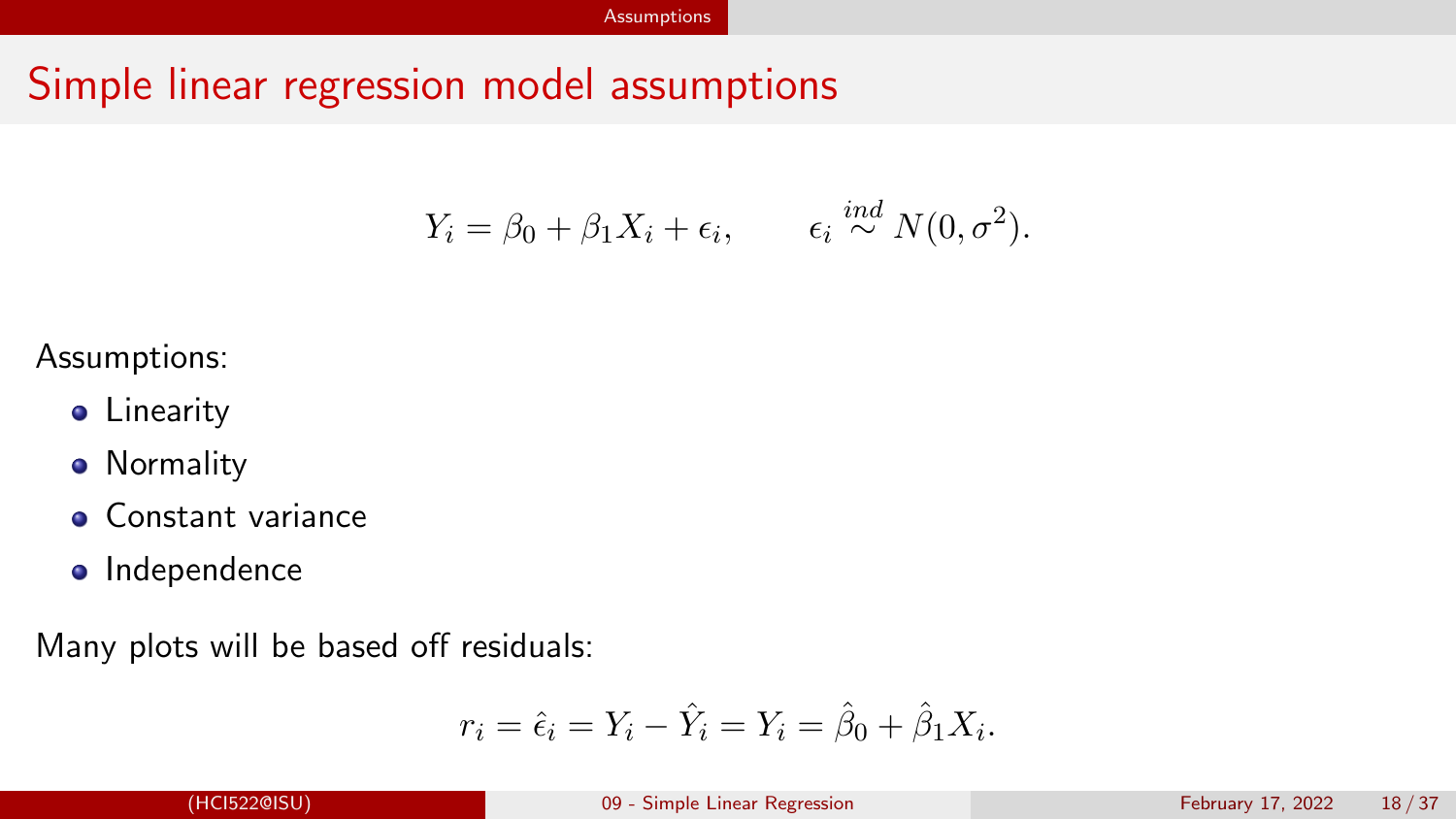# <span id="page-18-0"></span>Linearity assumption

Linear relationships between expected value of the dependent variable and the independent variable:

$$
E[Y_i|X_i] = \beta_0 + \beta_1 X_i
$$

Look at

- Independent variable vs dependent variable
- Residuals vs predicted value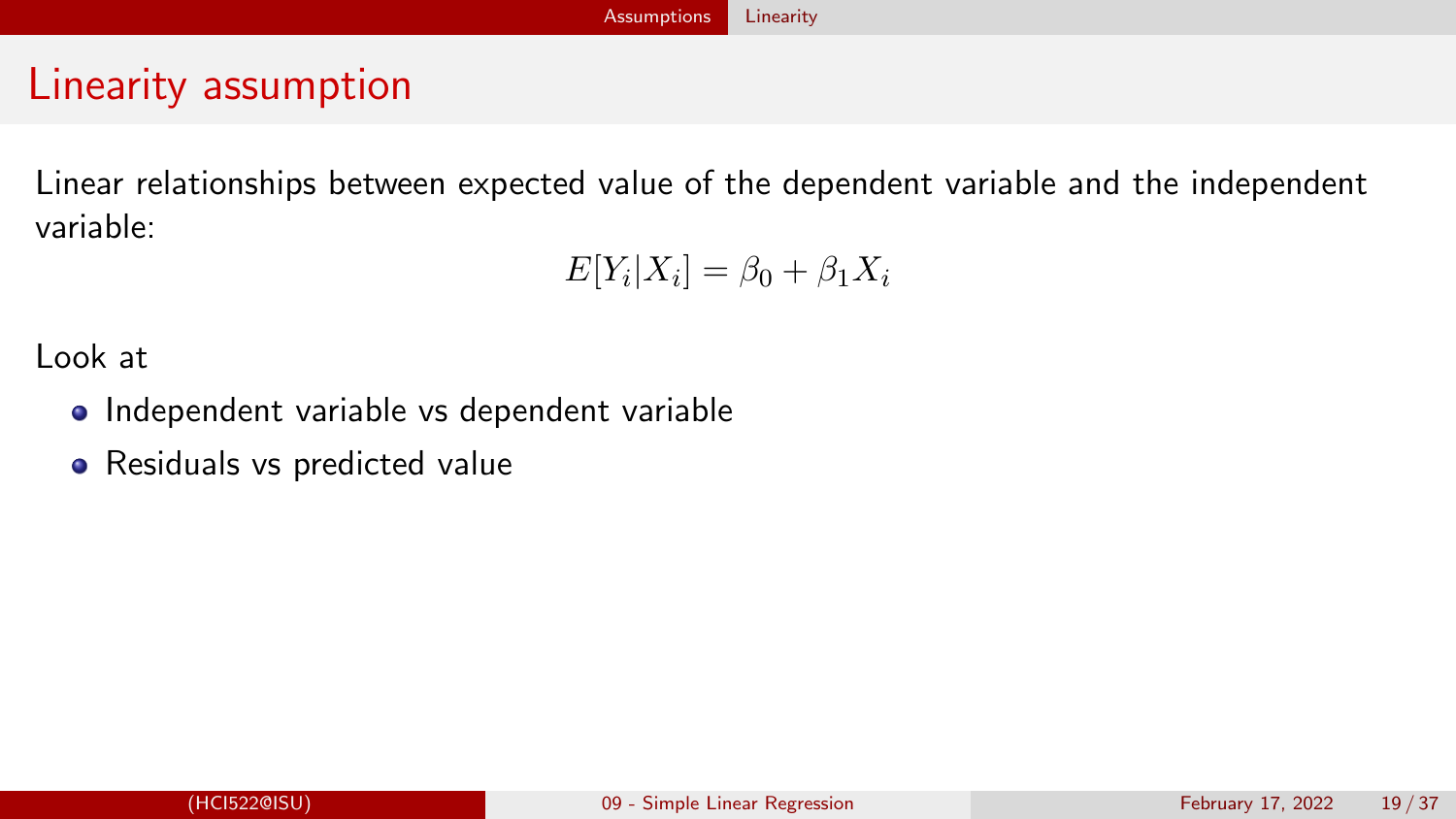#### Linear assumption is valid

#### League of Legends

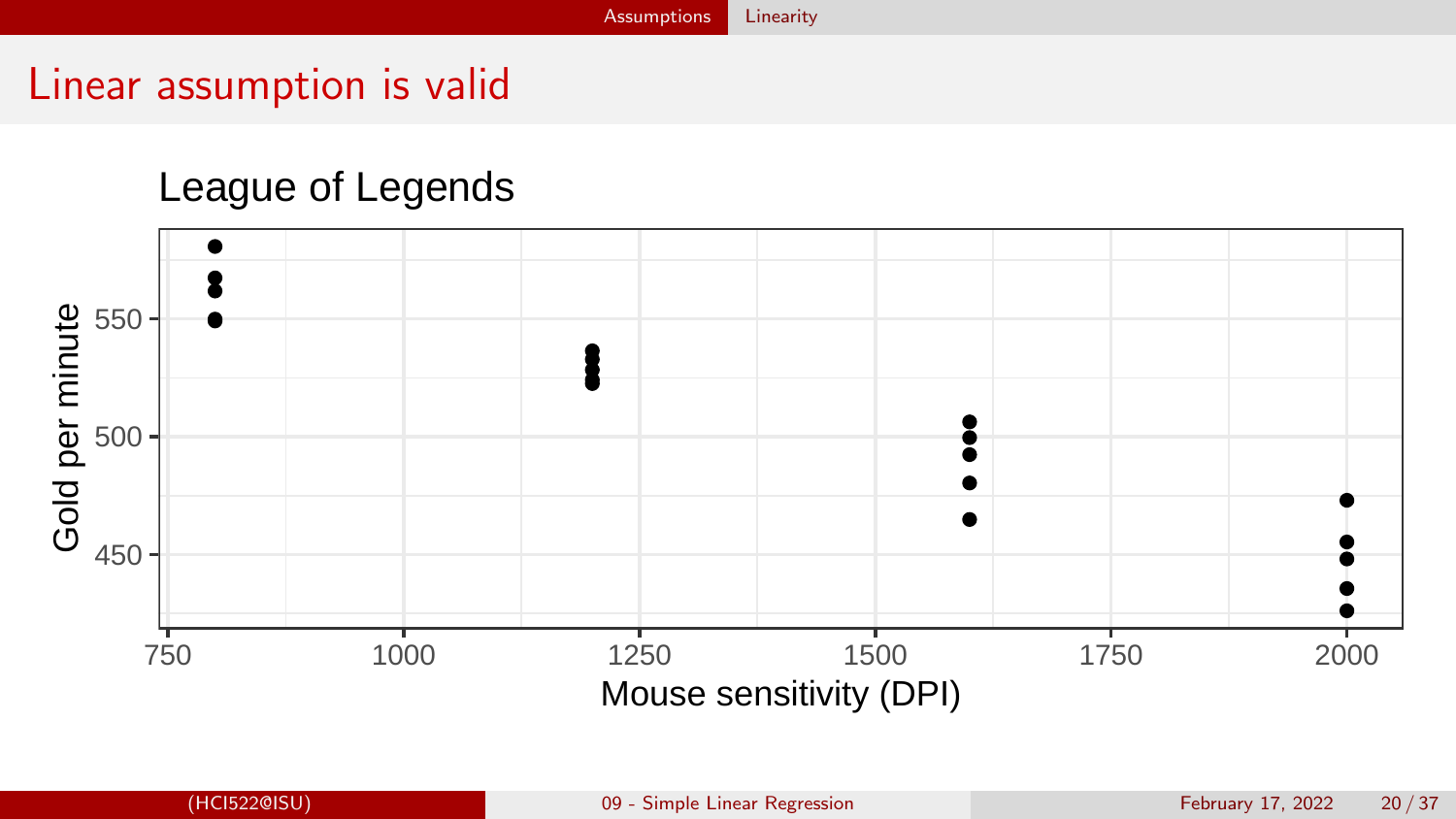#### Linear assumption is valid

#### League of Legends

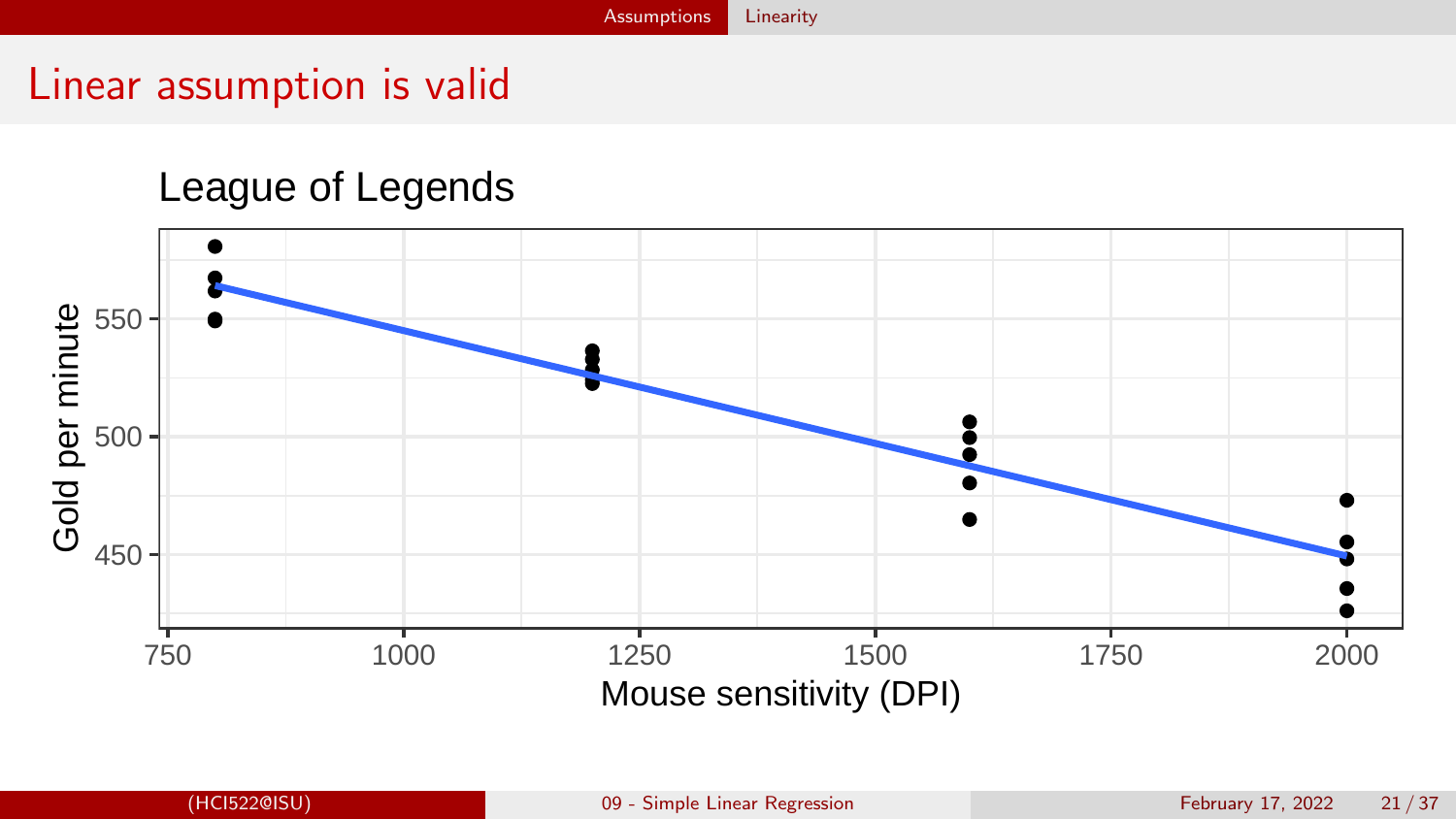## Linear assumption is valid

#### **Residual Plot**

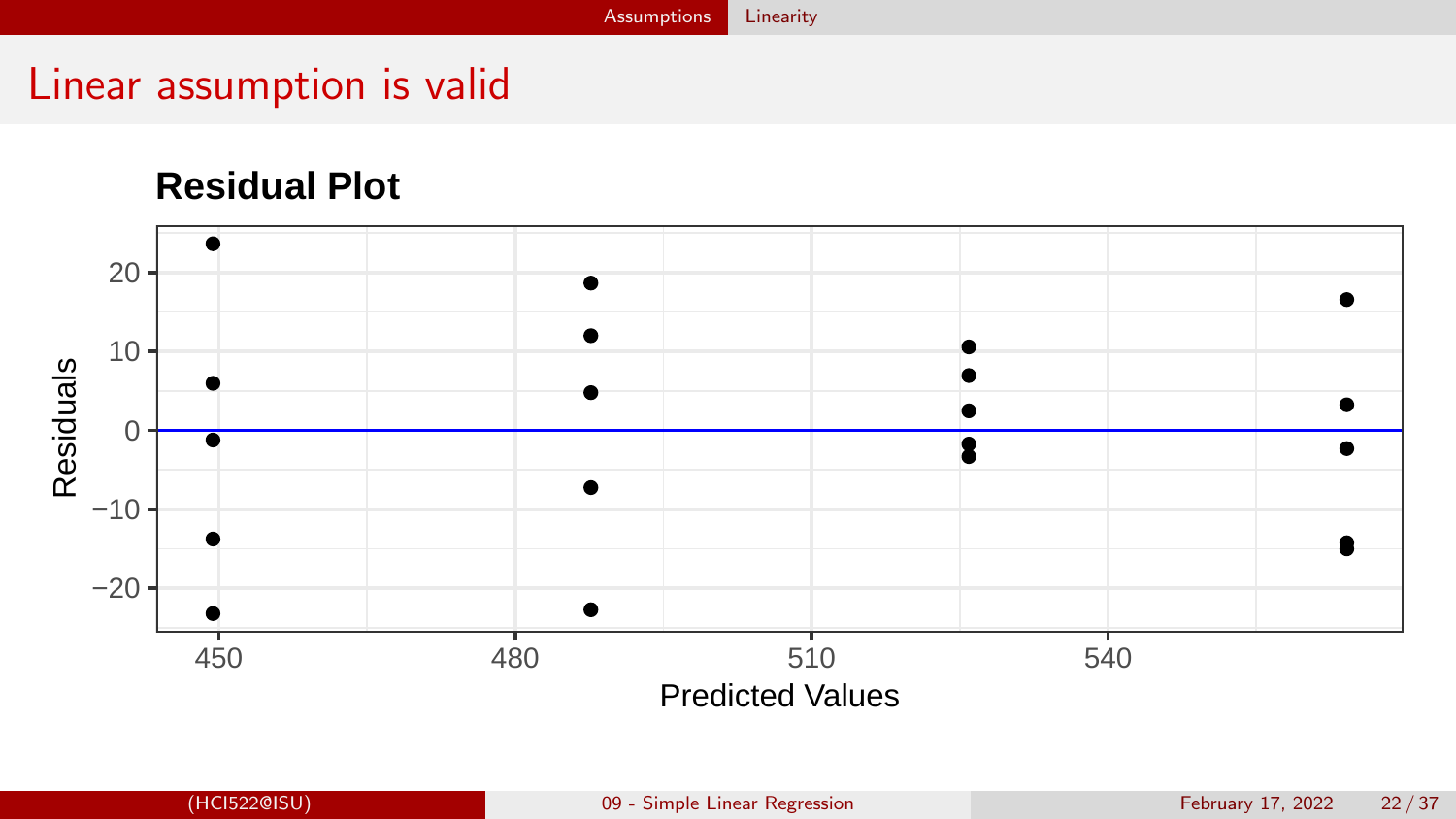# Linear assumption is NOT valid

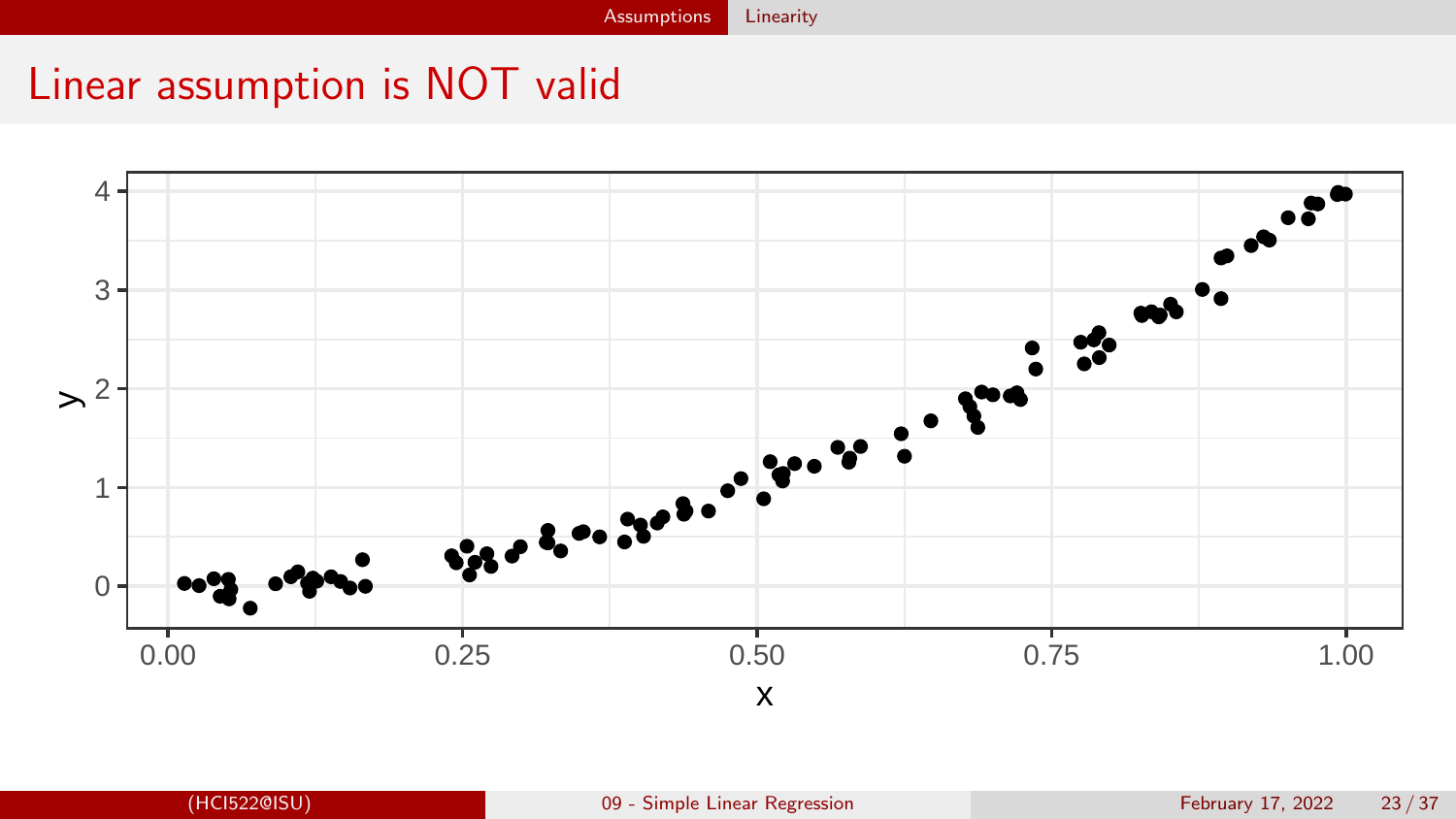# Linear assumption is NOT valid

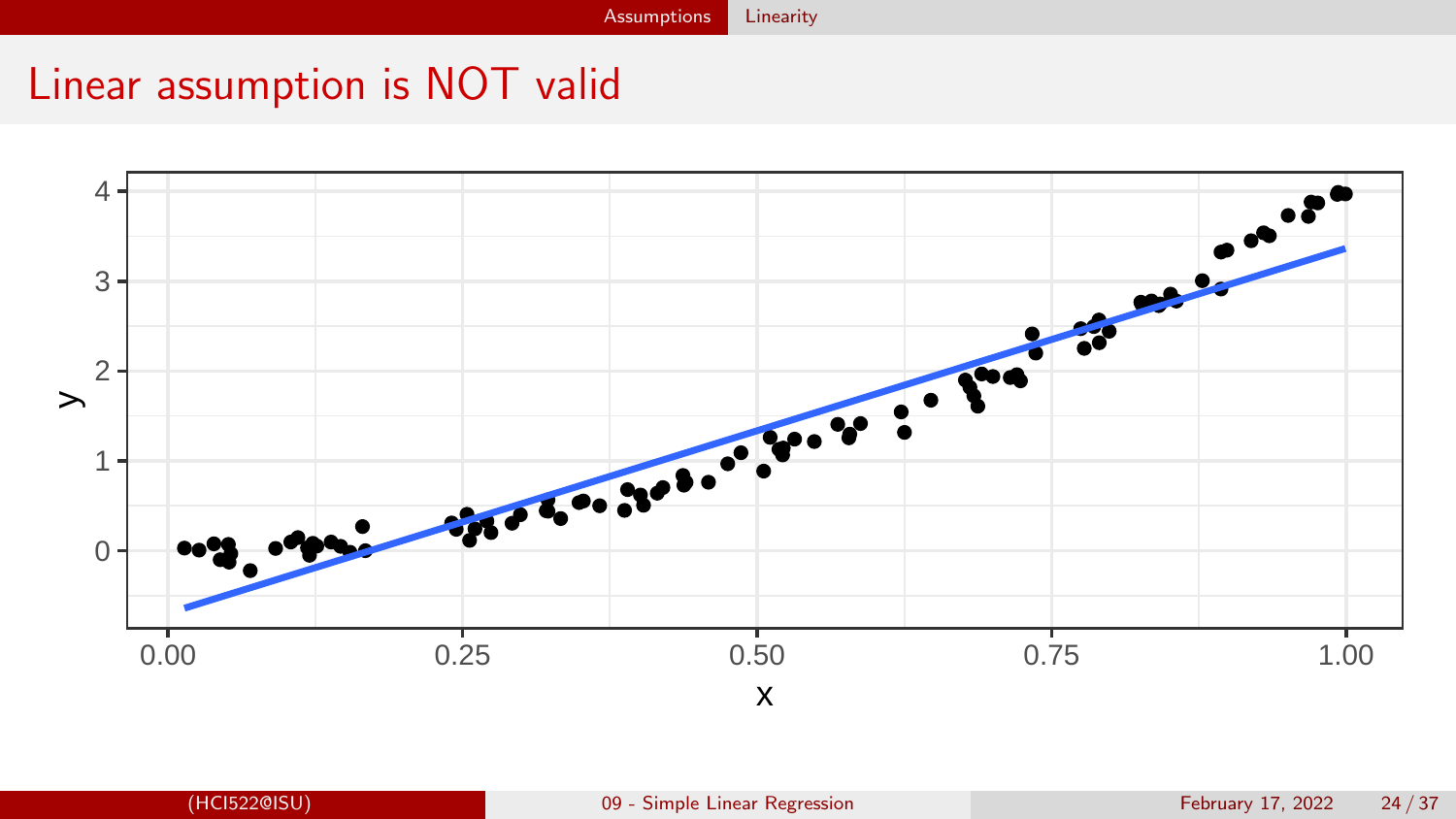# Linear assumption is NOT valid

**Residual Plot**

# 0.50 Residuals  $0.25 -$ Residuals 0.00 −0.25 −0.50 0 1 2 3 Predicted Values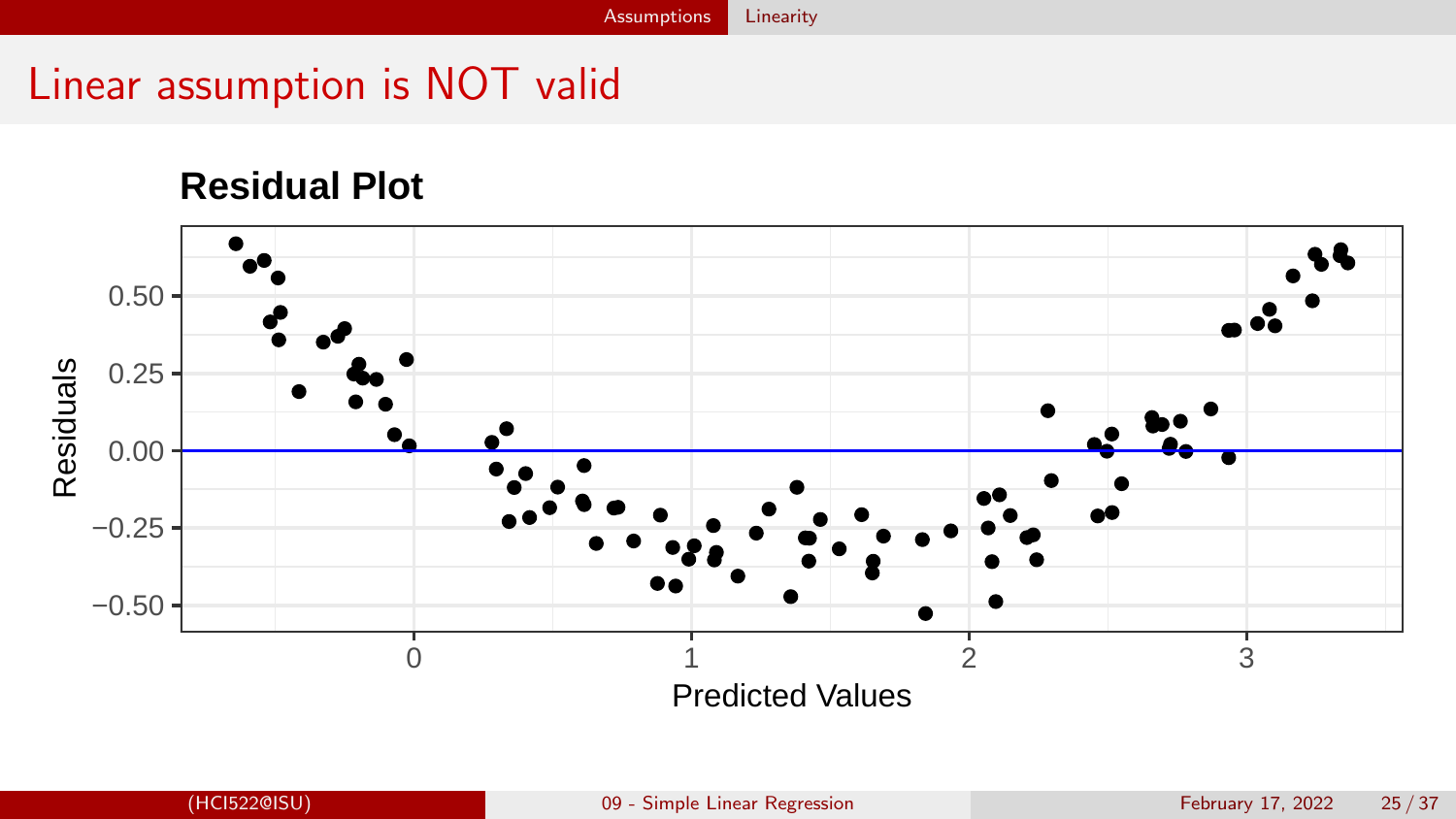### <span id="page-25-0"></span>**Normality**

$$
Y_i = \beta_0 + \beta_1 X_i + \epsilon_i, \qquad \epsilon_i \stackrel{ind}{\sim} N(0, \sigma^2).
$$

#### Best diagnostic is a QQ-plot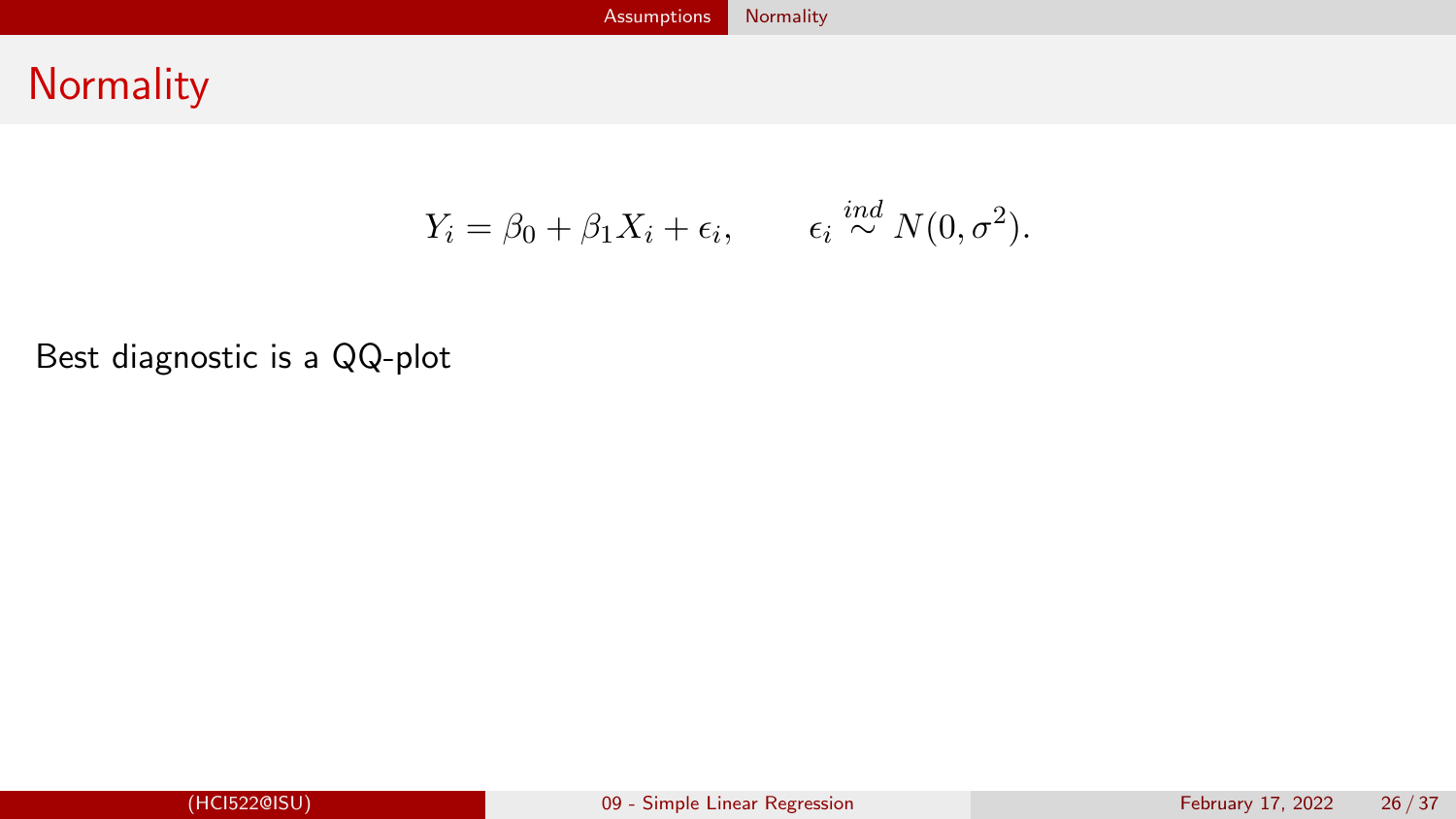# QQ-plot (normality is valid)

#### **Q−Q Plot**

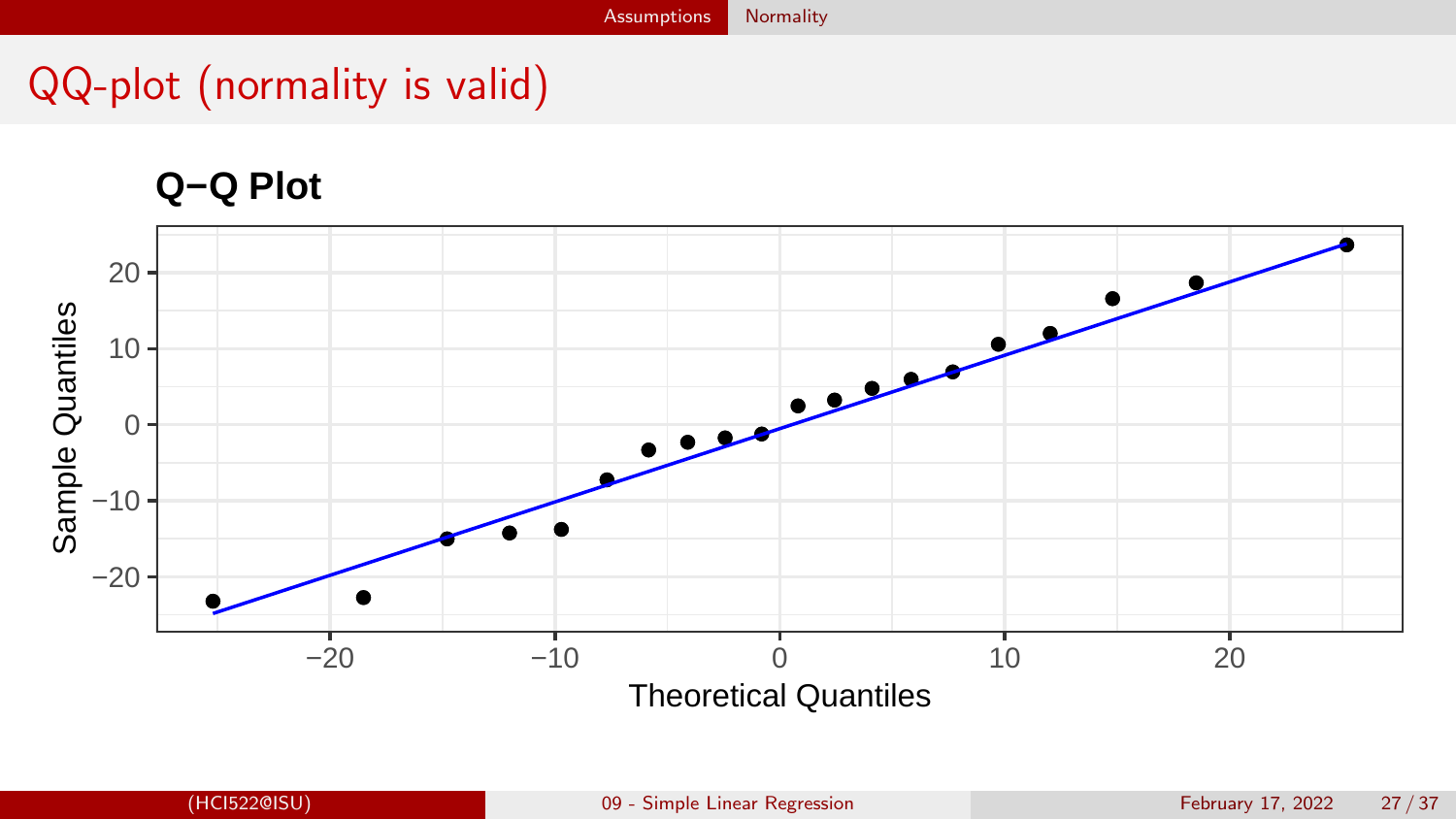# QQ-plot (normality is valid)

**Q−Q Plot**

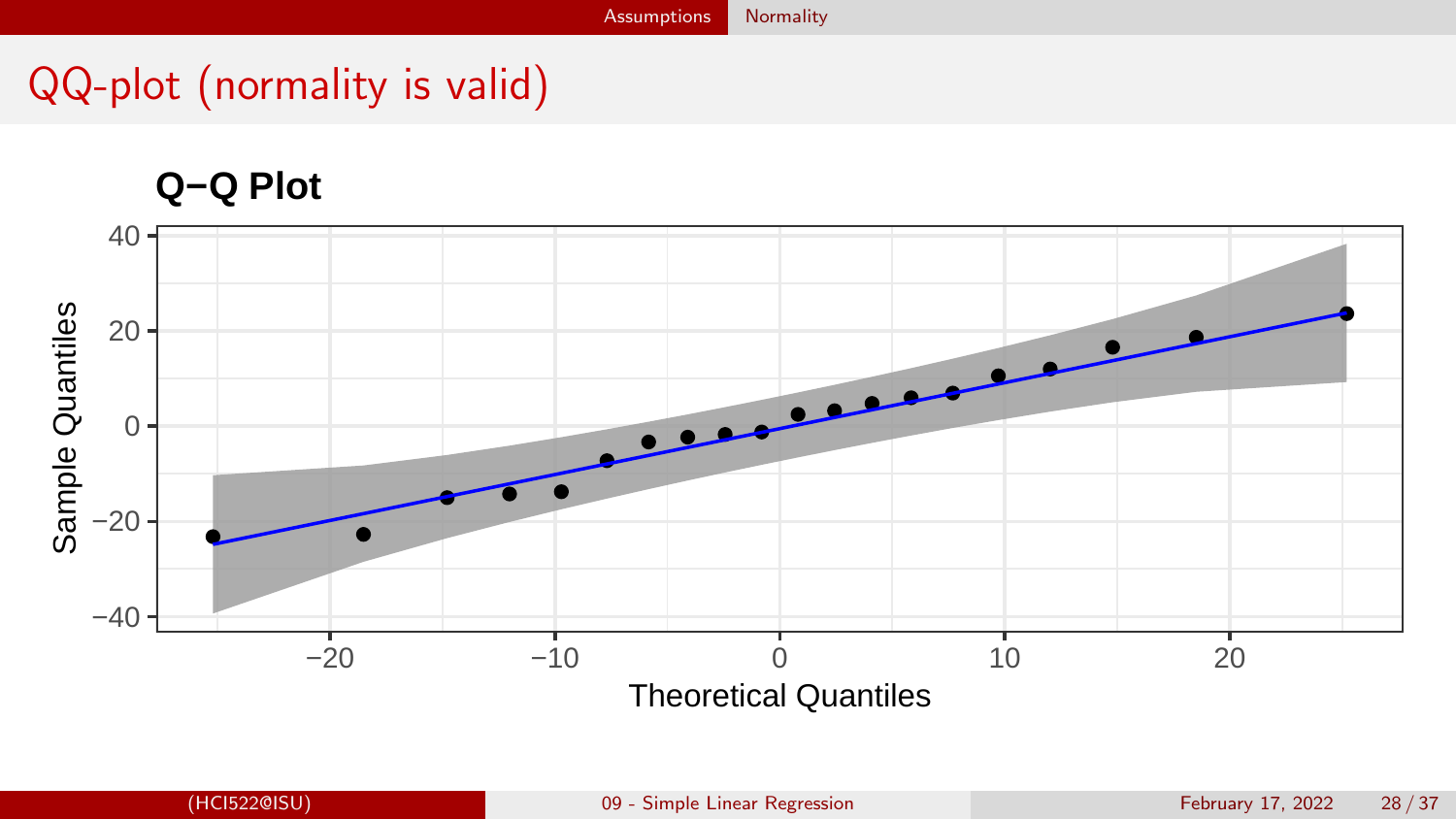# QQ-plot (normality is NOT valid)

#### **Q−Q Plot**

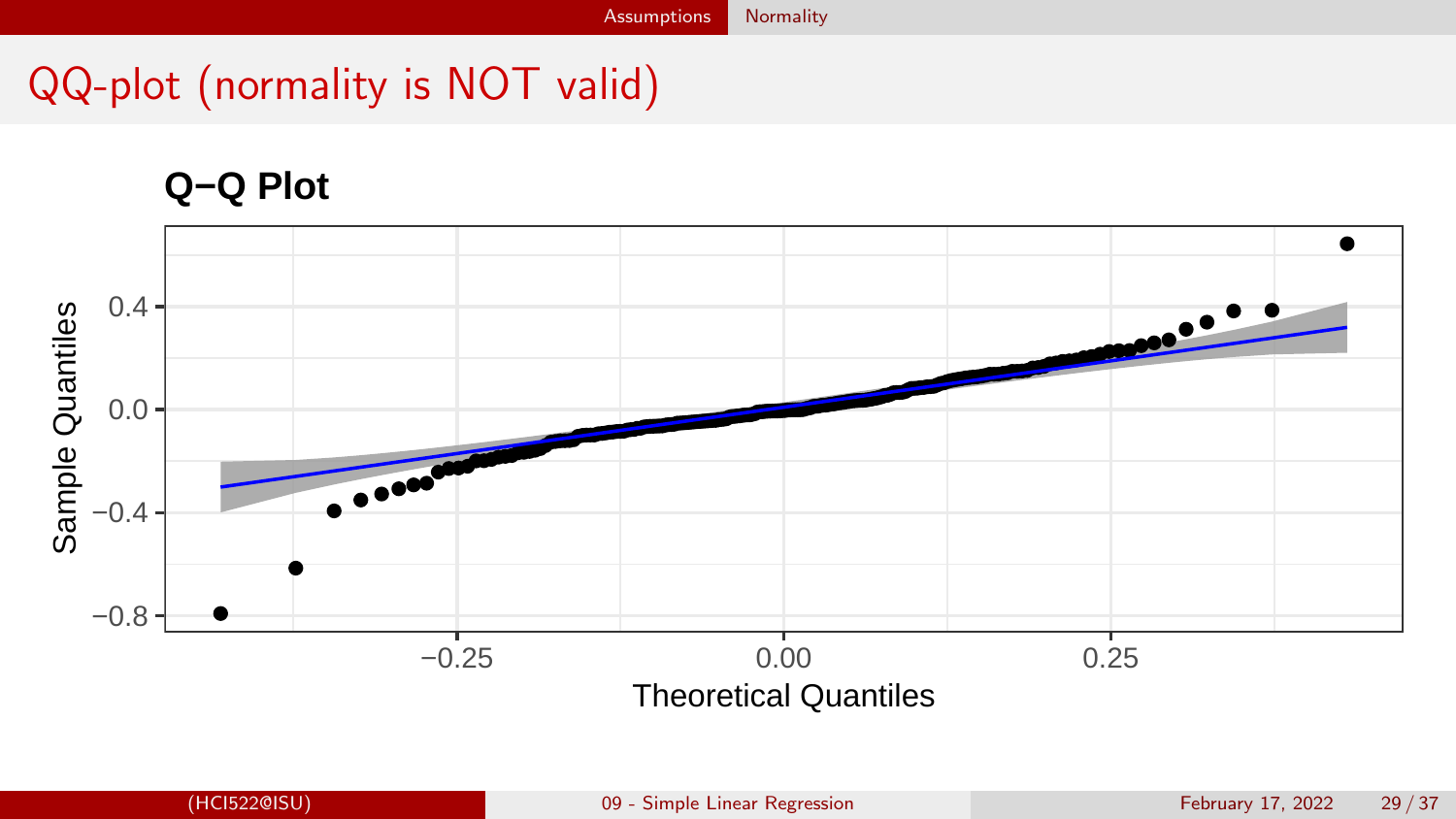#### <span id="page-29-0"></span>Constant variance

$$
Y_i = \beta_0 + \beta_1 X_i + \epsilon_i, \qquad \epsilon_i \stackrel{ind}{\sim} N(0, \sigma^2).
$$

Plot residuals vs predicted values and look for a "horn" shape pattern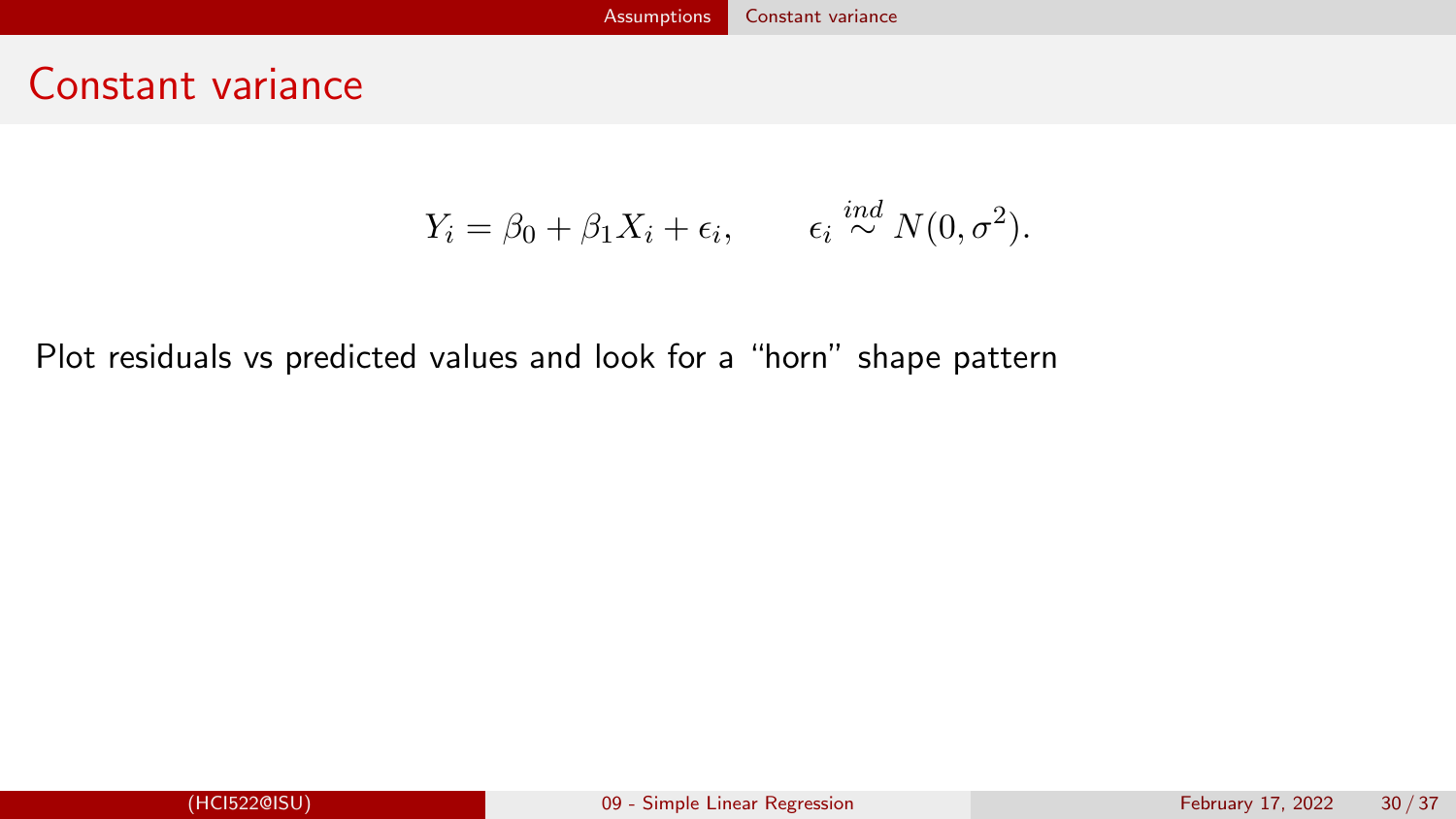## Constant variance assumption is valid

#### **Residual Plot**

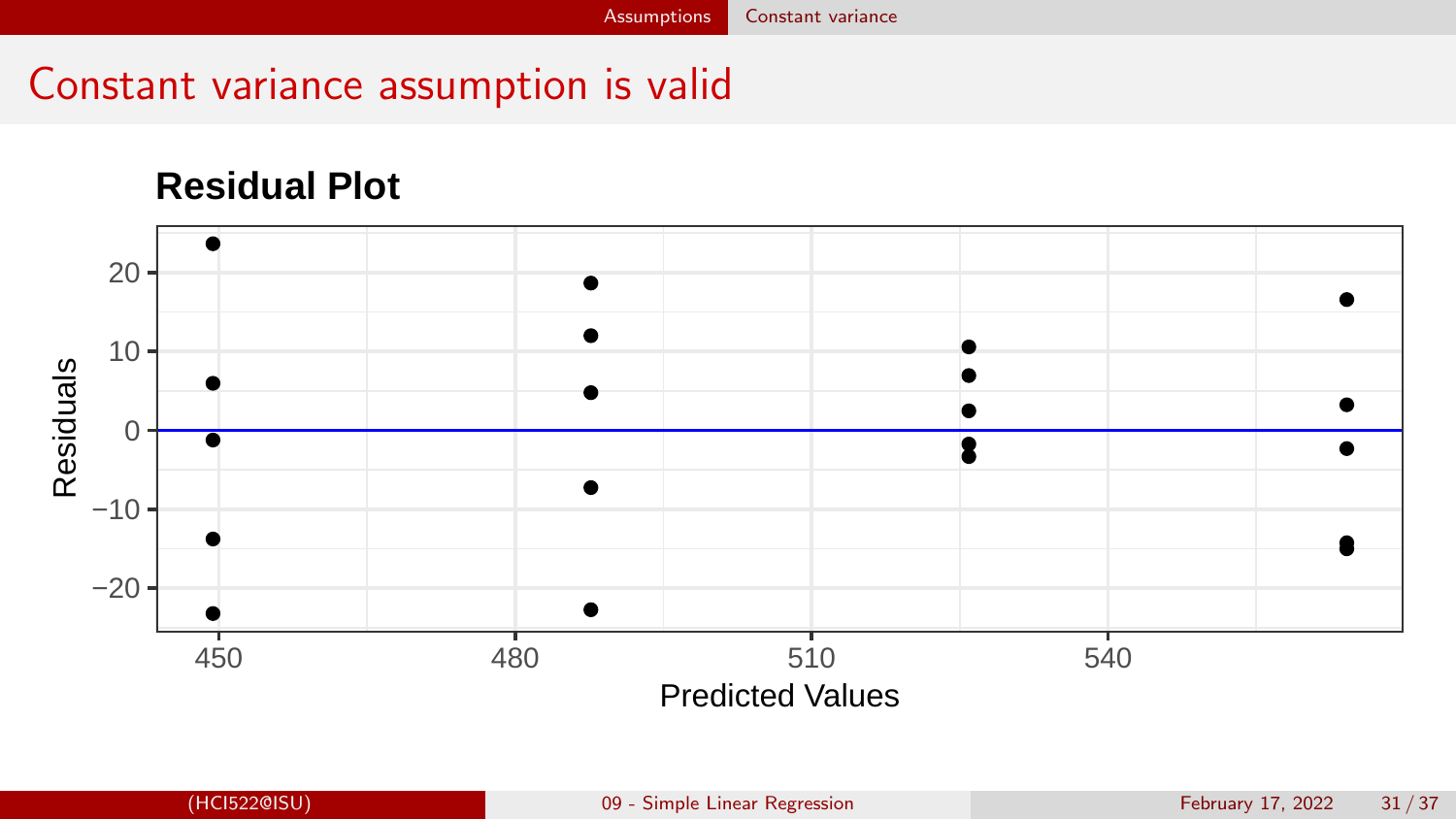# Constant variance assumption is NOT valid

#### **Residual Plot**

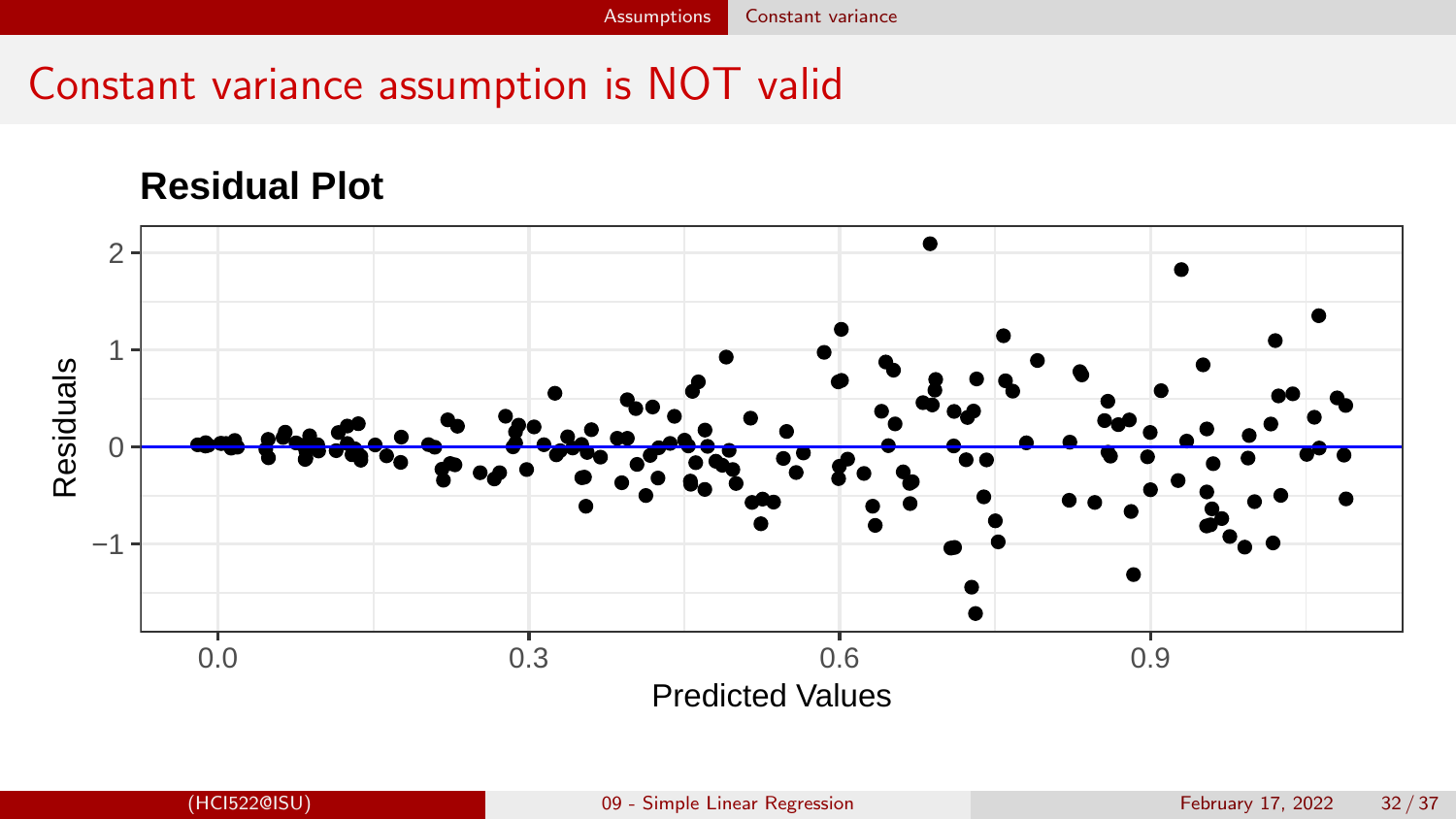#### <span id="page-32-0"></span>Independence

$$
Y_i = \beta_0 + \beta_1 X_i + \epsilon_i, \qquad \epsilon_i \stackrel{ind}{\sim} N(0, \sigma^2).
$$

No great way to assess this assumption other than subject matter knowledge.

Main causes for dependence are

- temporal (residuals vs index might help)
- **o** spatial
- **o** clustering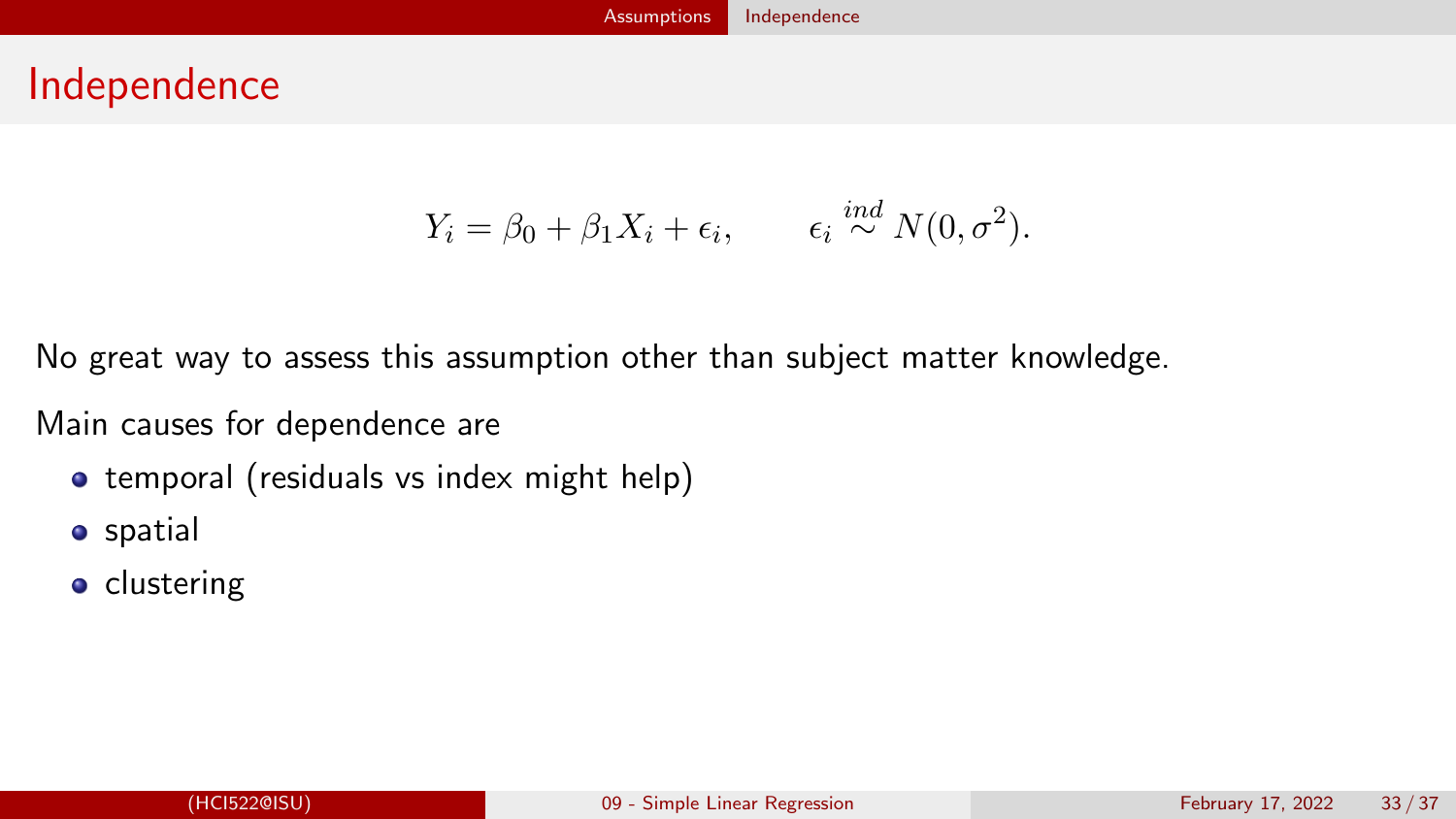# Residuals vs index (independence assumption is valid)

#### **Index Plot**

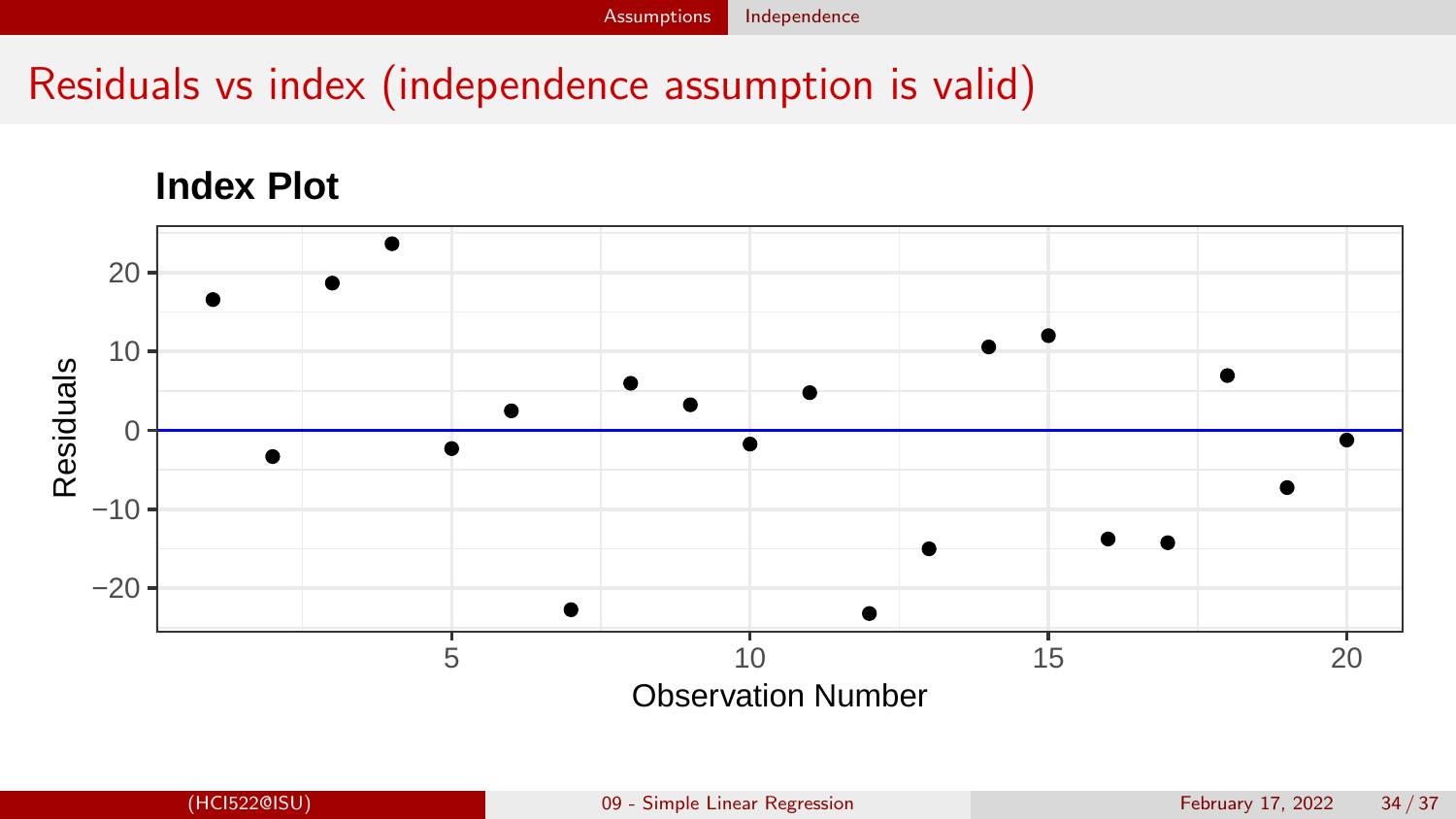# Residuals vs index (independence assumption is NOT valid)

#### **Index Plot**

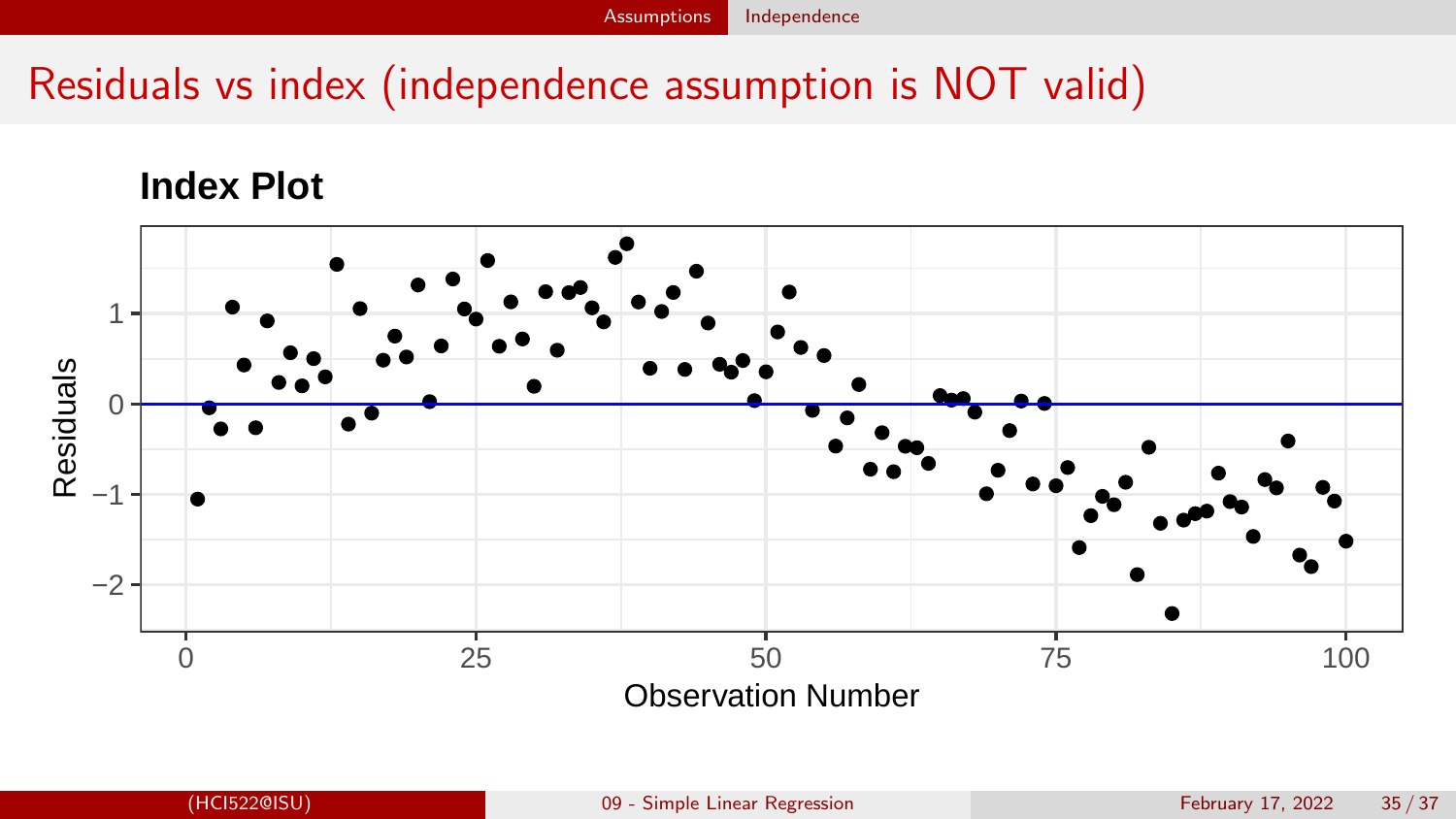# All plots together



**Index Plot**